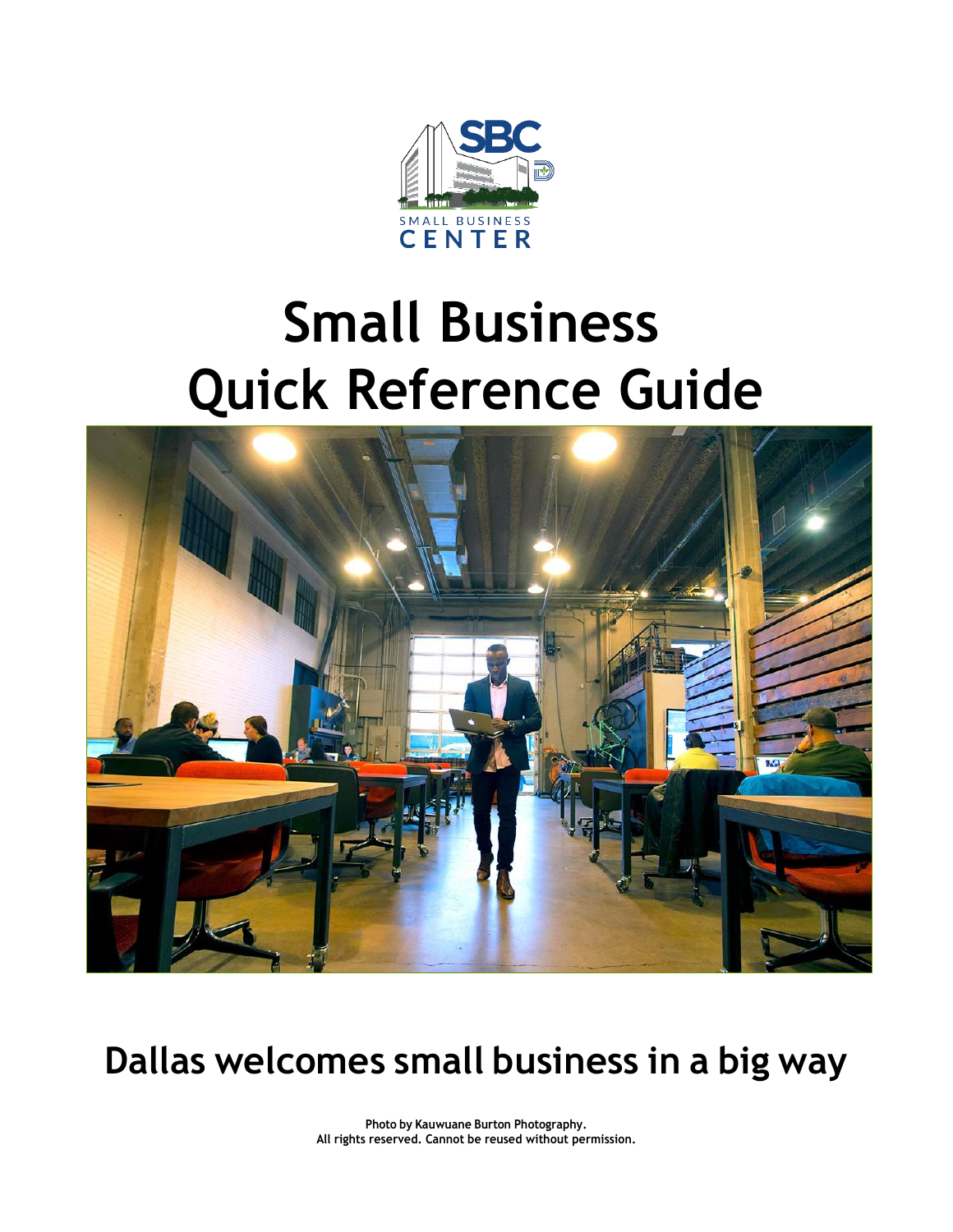## **Table of Contents**

| Building Regulations   |  |
|------------------------|--|
|                        |  |
|                        |  |
|                        |  |
|                        |  |
|                        |  |
|                        |  |
|                        |  |
|                        |  |
|                        |  |
|                        |  |
|                        |  |
|                        |  |
|                        |  |
|                        |  |
| <b>Other Resources</b> |  |
| www.sourcedallas.org   |  |
| www.dallasbuild.org    |  |
| www.sba.gov            |  |

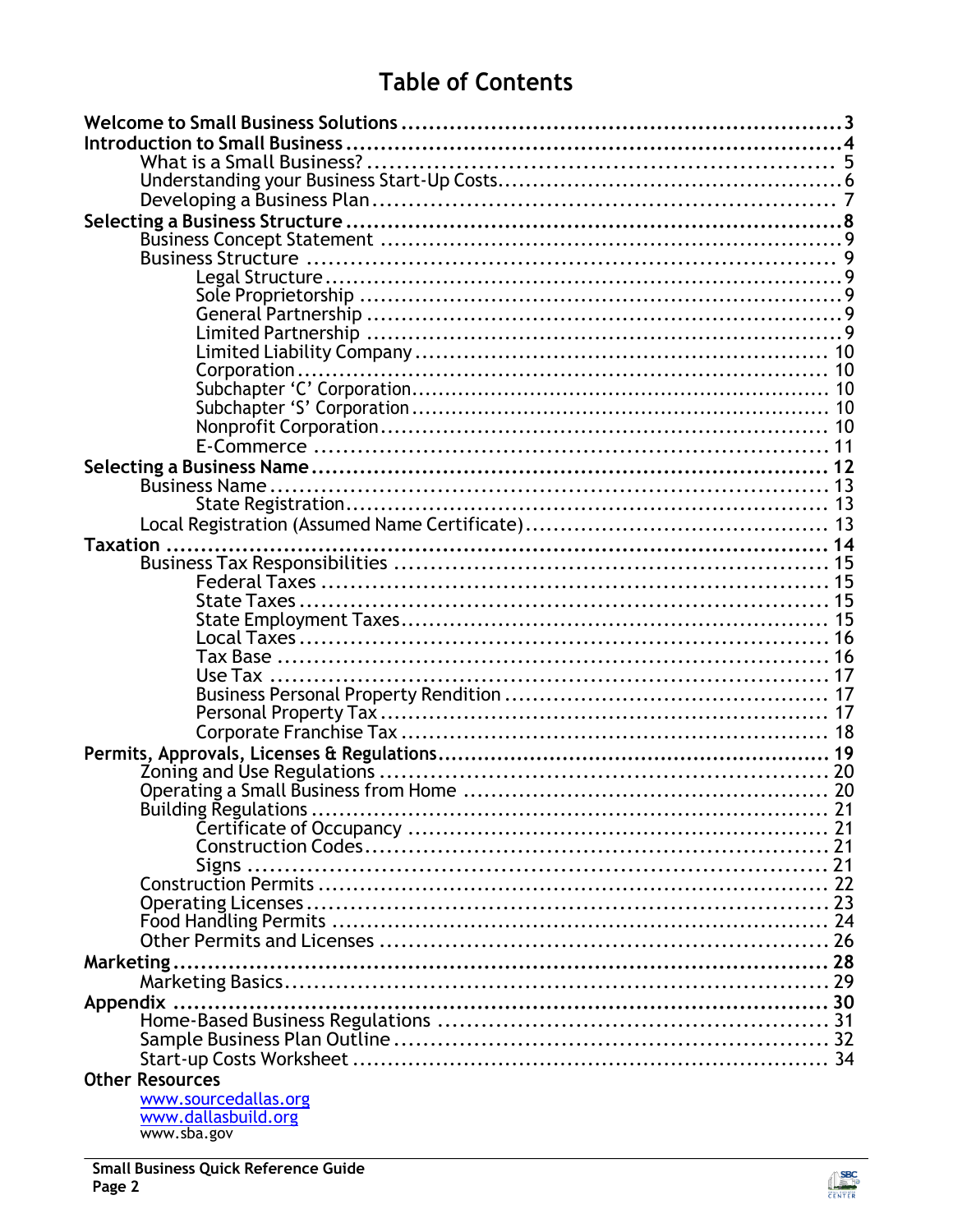### <span id="page-2-0"></span>**Welcome to the Small Business Center**



The Small Business Center has been created to provide user-friendly resources for persons interested in starting a small business or maintaining an existing small business. This general information packet is intended to assist you with basic information regarding the development of a small business. City staff is available to answer your questions and provide assistance.

| <b>Address</b>            | <b>Small Business Center</b><br>1500 Marilla Street, 5 <sup>th</sup> Floor<br>Dallas, TX 75201                             |
|---------------------------|----------------------------------------------------------------------------------------------------------------------------|
| <b>Hours of Operation</b> | Monday - Friday 8:15am to 5:15pm                                                                                           |
| Parking                   | The library can be accessed from the garage (entrance on Wood<br>St.) or from ground level, both on Young St. and Wood St. |
| <b>Phone</b>              | $(214)$ 670-3441                                                                                                           |
| Fax                       | $(214)$ 670-0158                                                                                                           |
| Website                   | www.SourceDallas.org                                                                                                       |

The Small Business Center (SBC) provides dedicated resources designed to assist small emerging firms to increase opportunities by navigating through Dallas' business and economic ecosystems. By working with existing and new partnerships within the ecosystem, the SBC facilitates strategic business guidance, serve as a resource arm, and bring together the City's business diversity, workforce development, and entrepreneurship support related activities to champion the growth and development needs of small businesses in Dallas. The SBC convenes and leverage existing external efforts underway to address challenges impacting workforce readiness, capacity building of minority, women, and veteran-owned businesses, business startups and retention strategies, and residents' re-entry services.

**This general information packet is to be used for informational purposes only. None of the information contained herein is intended to be nor should be construed as legal advice.**

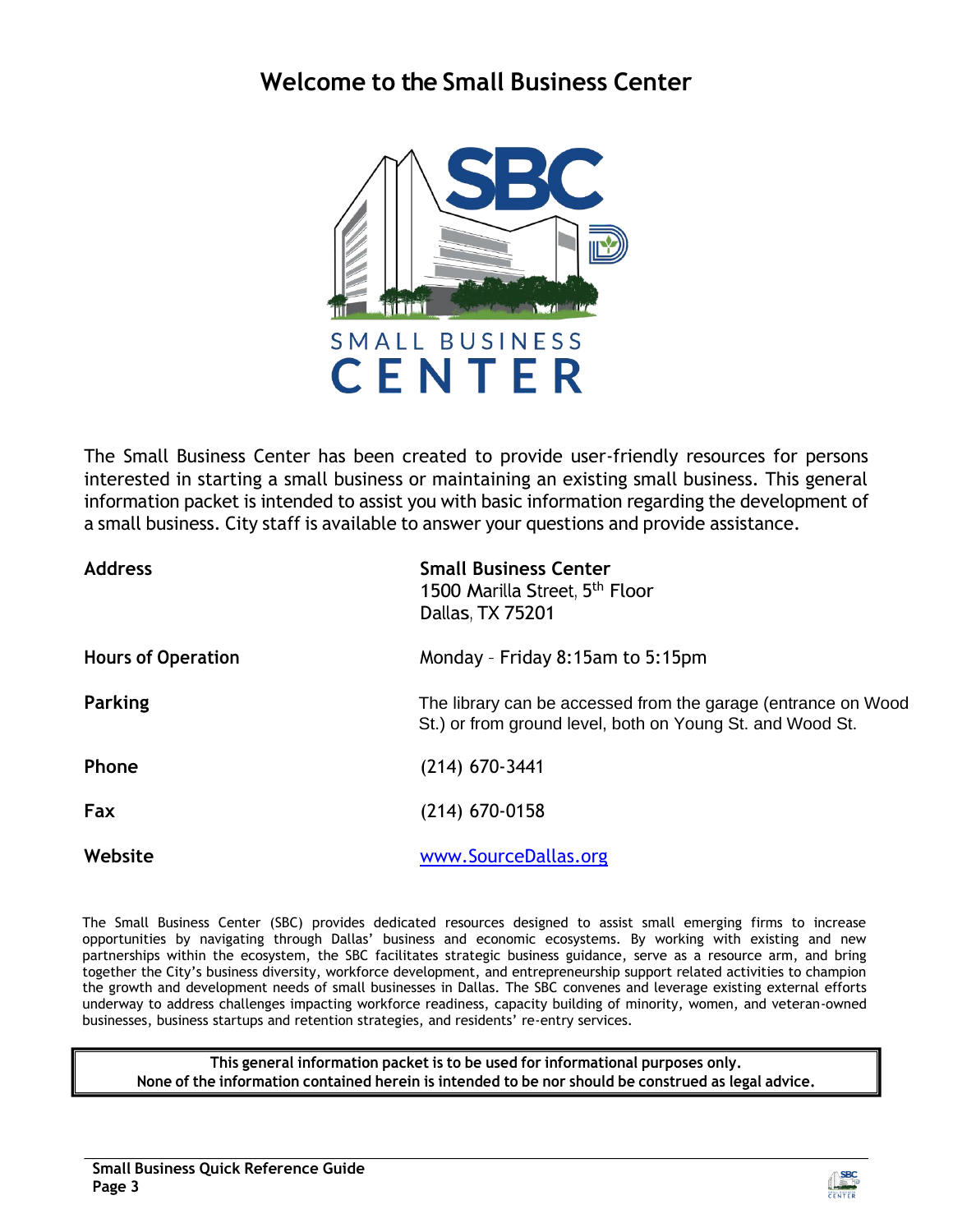## <span id="page-3-0"></span>**Introduction to Small Business**

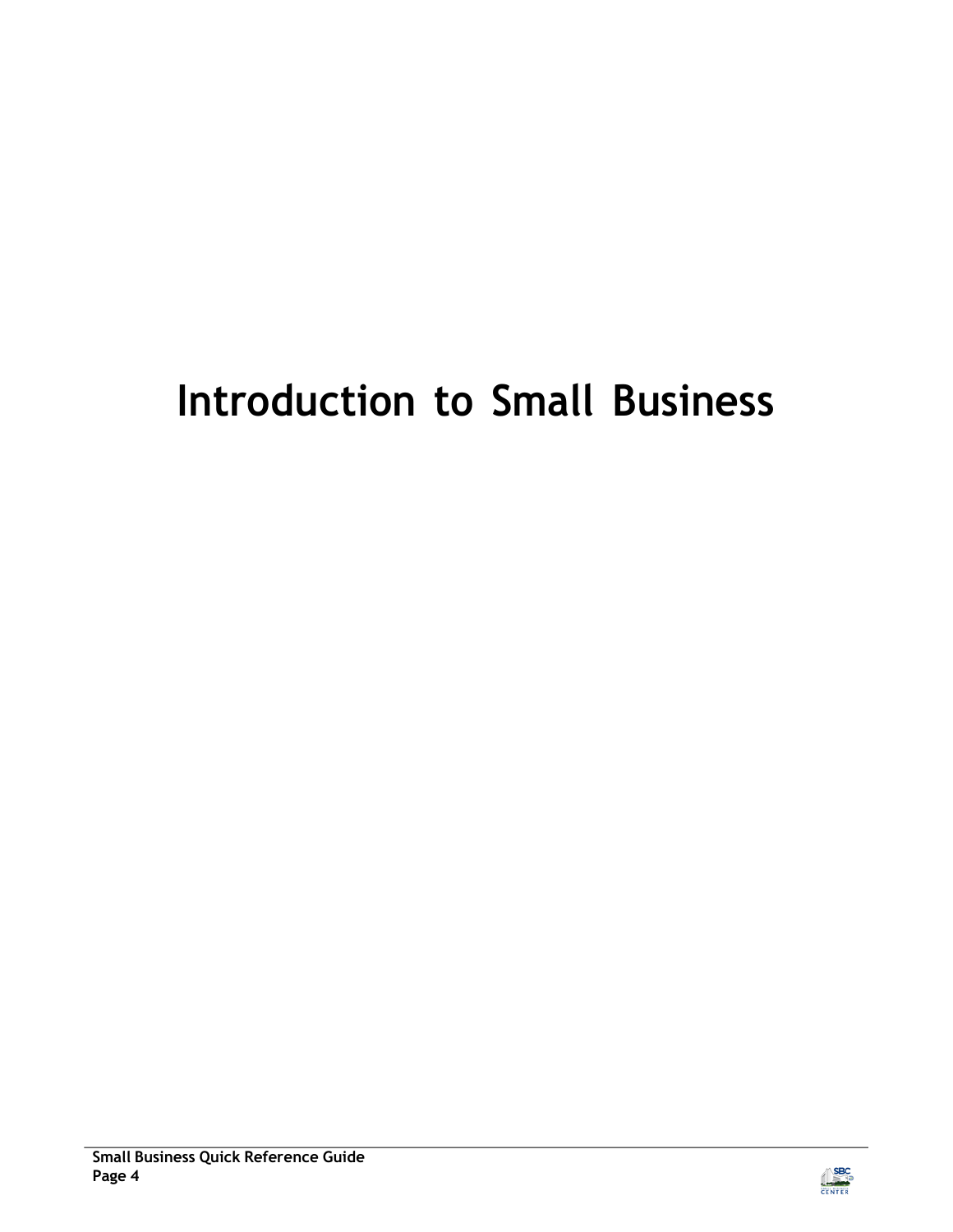### **What is a Small Business?**

- <span id="page-4-0"></span>⧫ Small businesses are defined by the U.S. Small Business Administration (SBA), [www.sba.gov,](http://www.sba.gov/) as firms that have fewer than 500 employees, but on average have less than 20 employees. A small business is deemed to be one which is independently owned and operated and generally is not dominant in its field of operation.
- Other experts define a micro business as a firm with 4-19 employees, and a small and emerging business as a firm with 25 or fewer employees or \$500,000 or less in annual sales revenue.

"We are shifting from a managerial society to an entrepreneurial society."

-- John Naisbitt, Megatrends

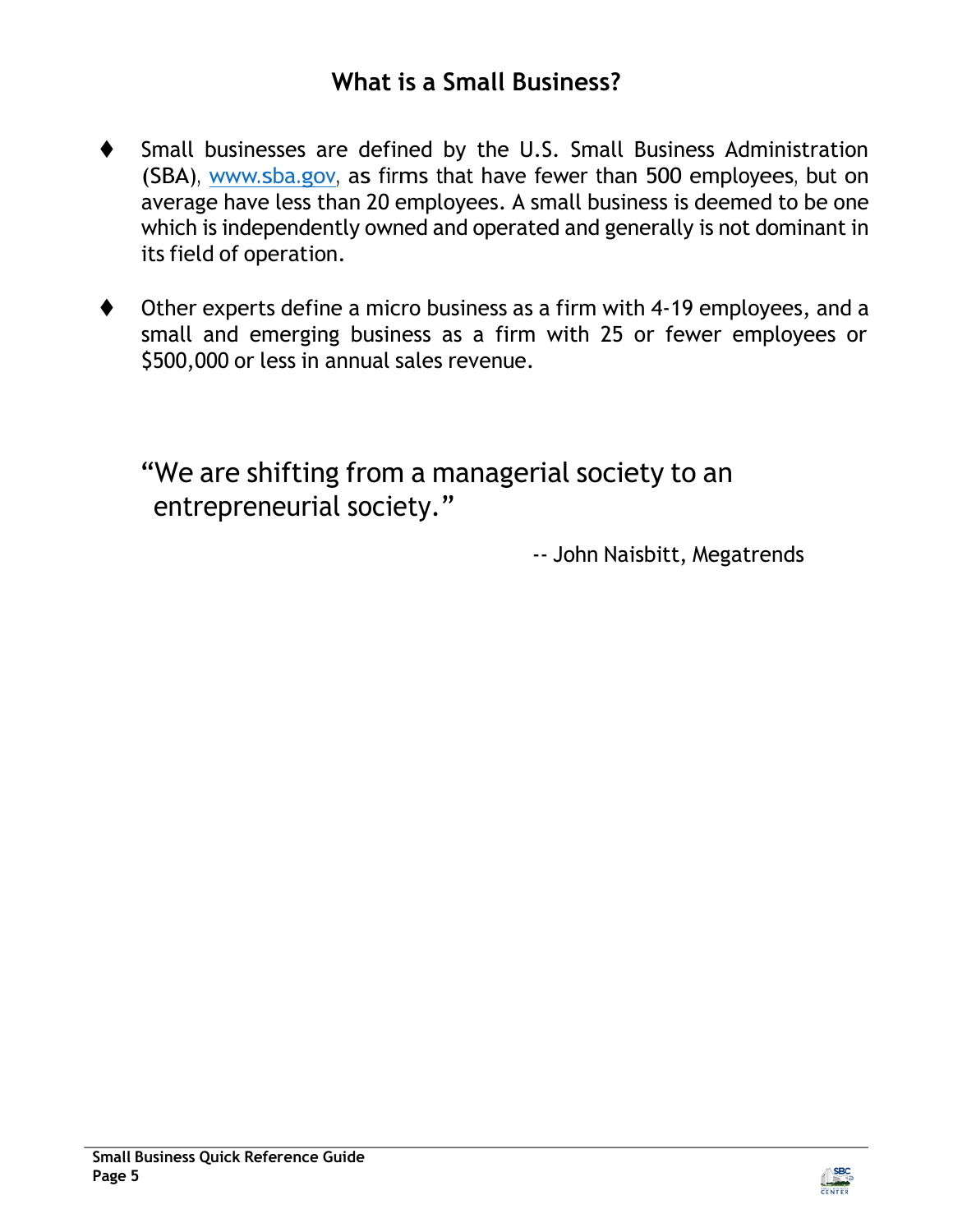## **Understanding your Business Start-Up Costs**

#### <span id="page-5-0"></span>**"The Business Burden"**

When you look at your monthly family income, you should consider what will happen if you quit your job to pursue your business full-time. Your expenses will not decrease much, but your income certainly will. The difference between the family expenses and the family income other than yours can be called "the business burden." What this means is that unless you want your family's lifestyle to change dramatically, you must produce enough revenue from the business to cover the shortfall between expenses and the other household income. Every month that you do not produce enough sales to cover this amount, you must borrow to keep the family going.

#### **Estimating Business Start-Up Costs**

In addition to providing enough money to pay your family living expenses for two to three months, you will need money to pay for a variety of one-time expenditures necessary to set up your business.

If you are planning to open a retail store, a wholesale company or manufacturing firm, you would be wise to consult an accountant before you launch. The accounting systems needed to support these types of businesses can be complicated, and you can't expect to understand all the details without some help.

#### **Summing it Up**

When you total all the categories of start-up expense, you may be amazed at the total. If you include the purchase of a computer, start-up costs can easily run several thousand dollars or more, without any cash contribution to your personal living expenses. Advance planning is the key, because you should try to avoid borrowing money for start-up costs. You will likely need to borrow later to stay in business and borrowing before you start puts you in a deep credit hole before you have even started doing business, let alone started marketing it to potential customers.

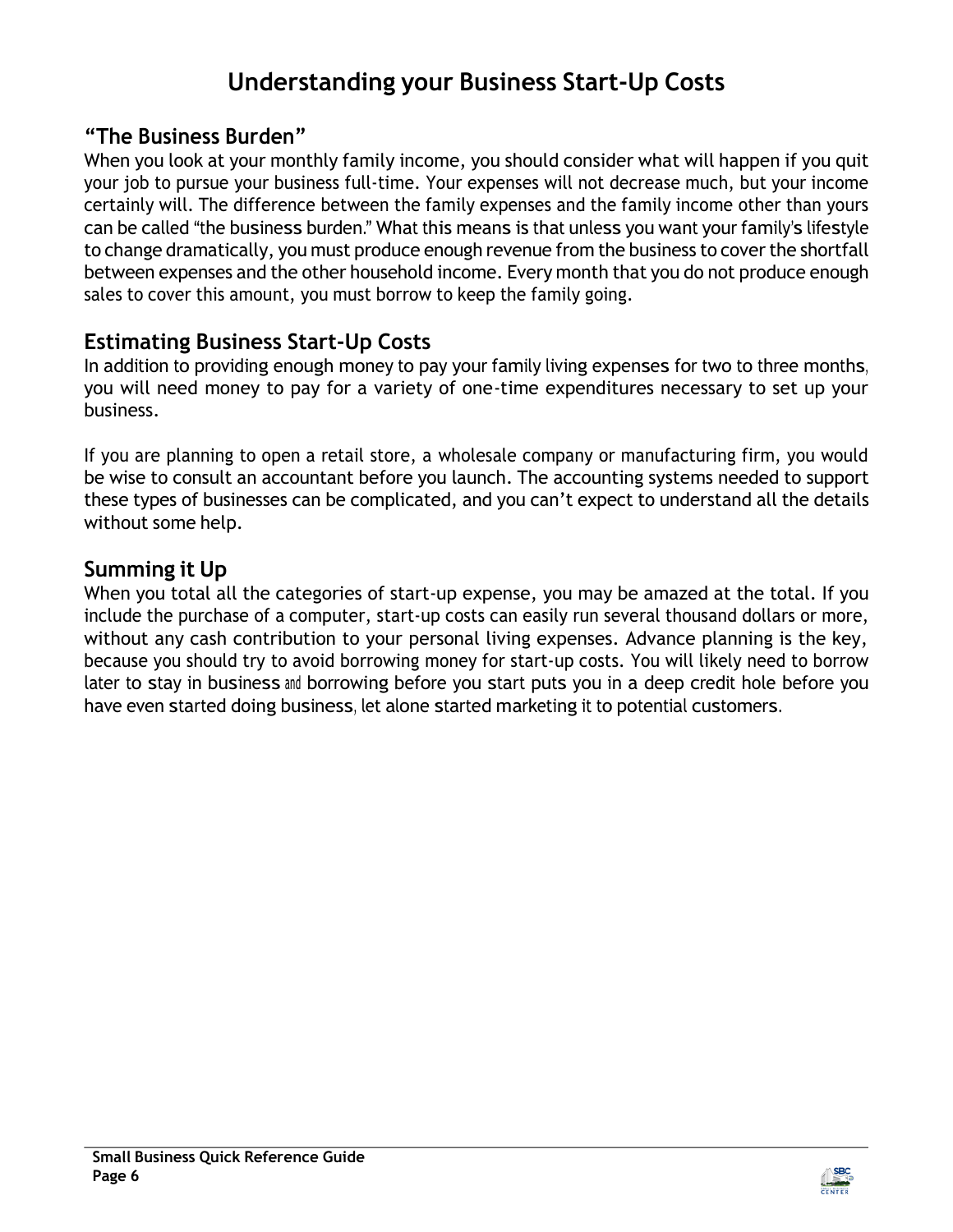- <span id="page-6-0"></span>⧫ A business plan is an outline or road map for your new business. It tells what it is, where it is, how it will operate and whom it will serve.
- ⧫ It includes information about customers, your employees, and you.
- ⧫ It explains something about the industry you will be a part of and briefly explains the market for your product or service.
- It expresses these things with both words and numbers.
- It is essential to the success of any business.
- ⧫ A sample business plan outline can be found in the Appendix, page 30.

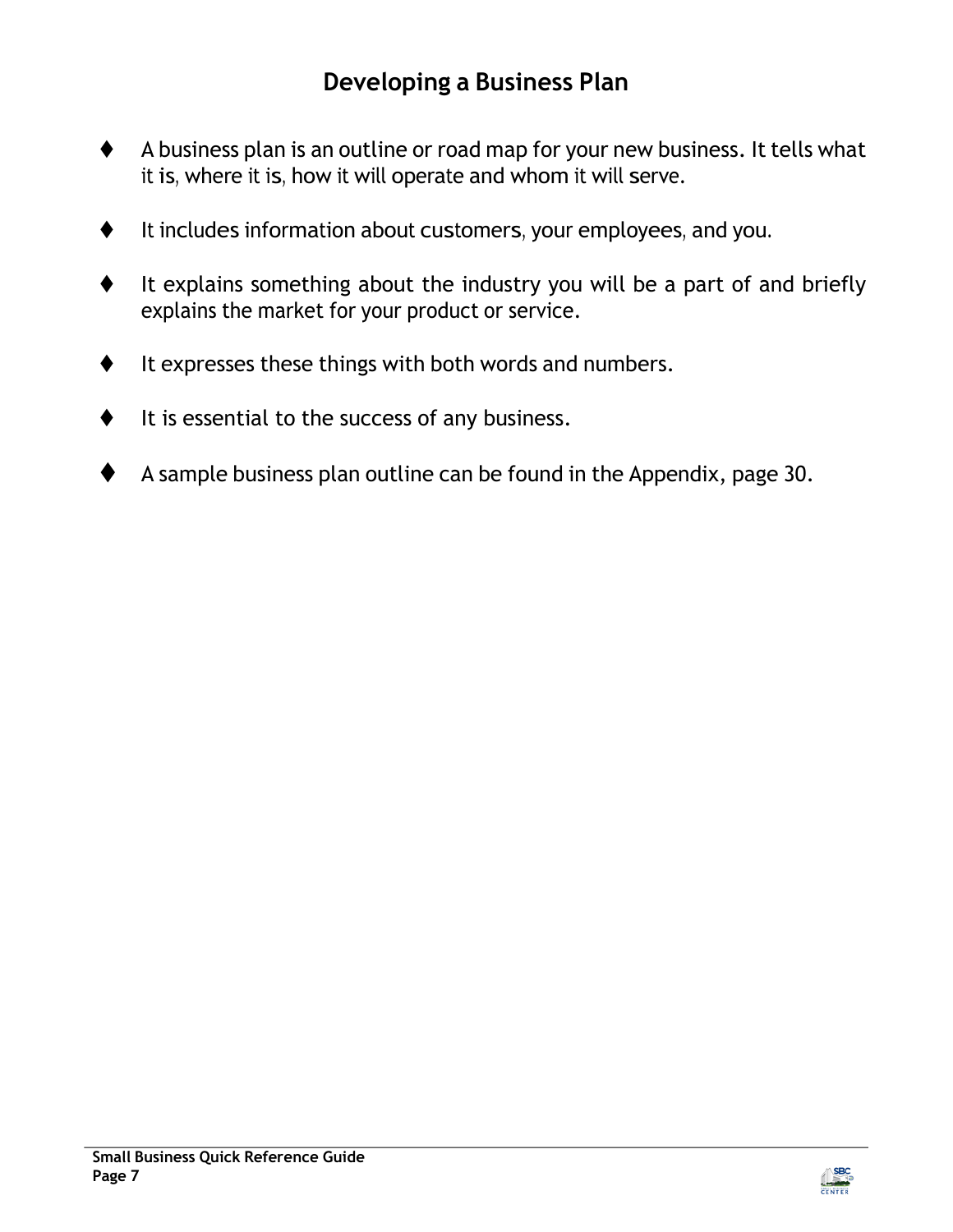## <span id="page-7-0"></span>**Selecting a Business Structure**

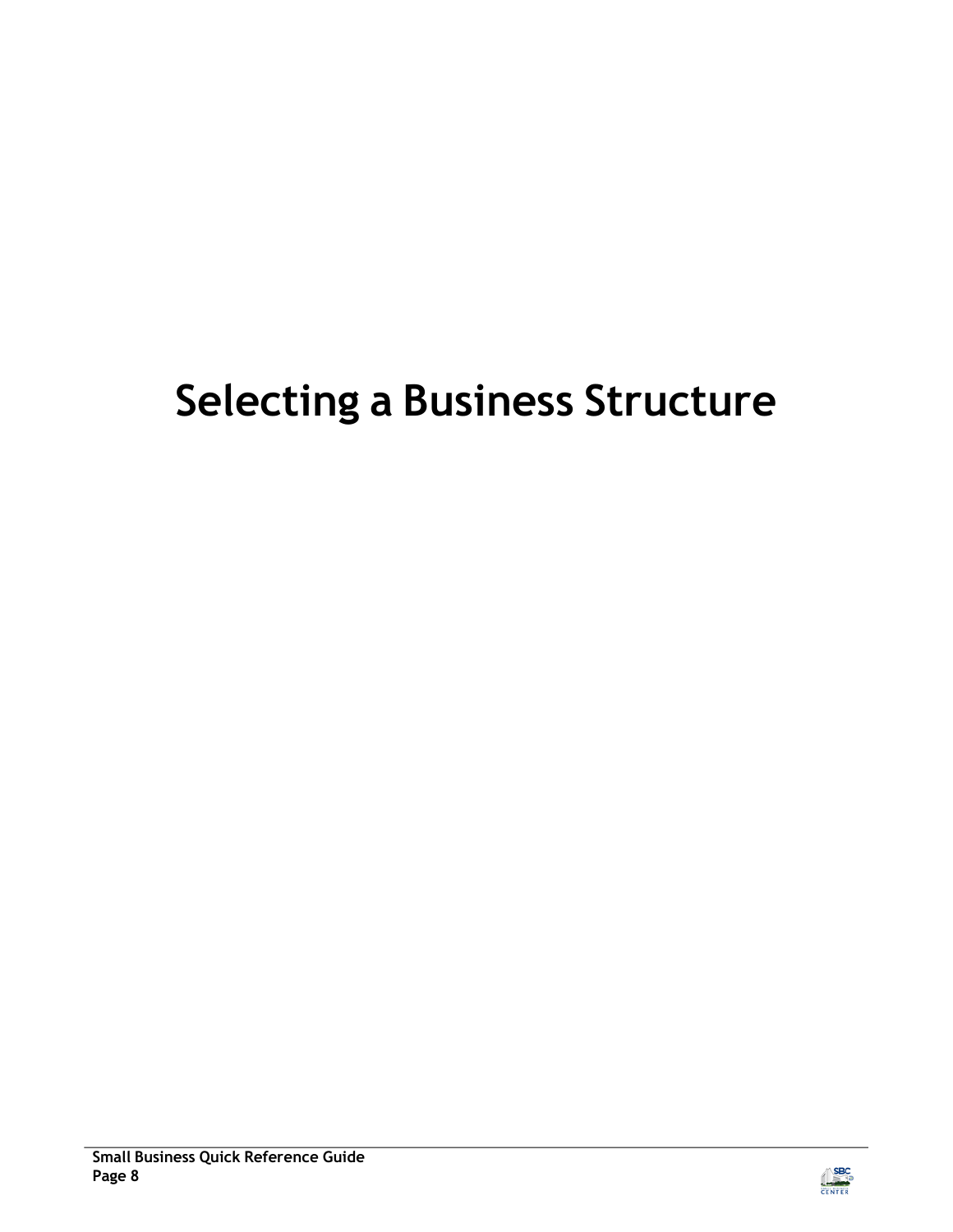### <span id="page-8-1"></span>**Selecting a Business Structure**

#### <span id="page-8-0"></span>**Business Concept Statement**

To determine the structure of the business, first build a Business Concept Statement. This statement should answer the following questions:

- ◆ What does the product or service do?
- ♦ How is it different?
- ◆ Who will buy it?
- ◆ Why will they buy it?
- ◆ Where will it be sold?
- ◆ When will it be ready to be sold?
- ♦ How will it be promoted and sold?

The second step is to develop a Business Plan. For a sample Business Plan Outline, see Appendix, page 30.

Once the Business Concept Statement and Business Plan have been completed, an appropriate business structure can be determined.

#### <span id="page-8-2"></span>**Legal Structure**

There are several legal structures available for businesses operating in Texas. Each structure is listed below with a brief description.

#### <span id="page-8-3"></span>**Sole Proprietorship**

One person operating a business as an individual is a sole proprietorship. This is the most common form of business organization and is relatively simple to form and operate. It offers fewer legal controls, flexibility of management and profits are taxed as income to the individual.

#### <span id="page-8-4"></span>**General Partnership**

A general partnership is comprised of two or more persons who agree to contribute money, labor and/or skills to a business, and share its profits, losses and management. Each partner is individually liable for the total partnership debts if the business or the other partner is not able to pay the partnership debts. More certainty is provided through a written partnership agreement. Even though a business may be listed as a sole proprietorship, if two or more people operate a business as a partnership for an extended period of time, courts may rule it to be a partnership in the event of outstanding debts, notwithstanding the intention or perception of the parties.

#### <span id="page-8-5"></span>**Limited Partnership**

A limited partnership is composed of one or more general partners who manage the business and share full liability, and one or more limited partners who share in the profits but whose liability is limited to the extent of their investment. Limited partners may take no part in running the business. To assure the existence of limited liability, you must file a Certificate of Limited Partnership with the office of the Texas Secretary of State.

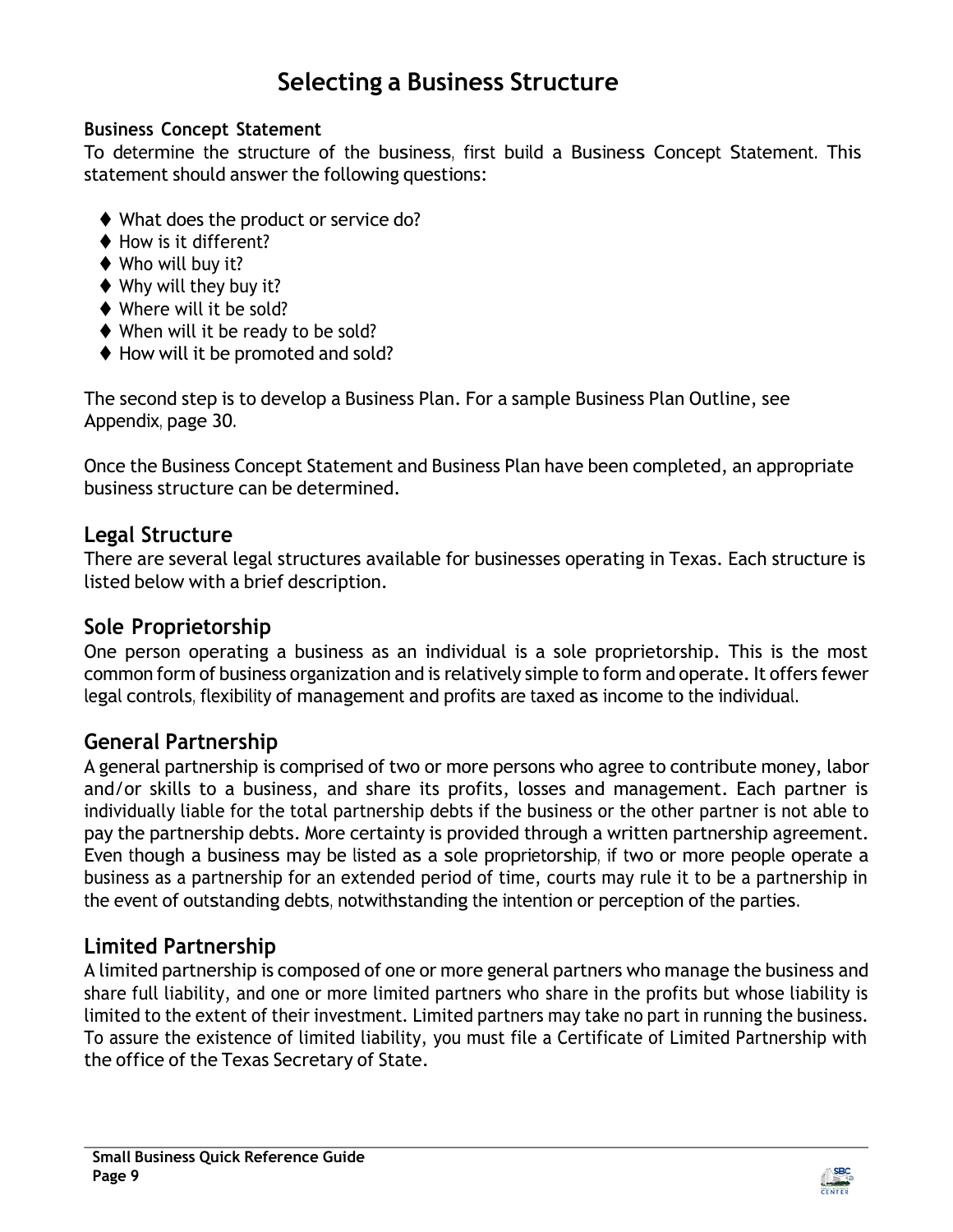#### **Limited Liability Company**

A limited liability company is a relatively new type of unincorporated business entity that shares aspects of corporations and limited partnerships. A limited liability company is composed of one or more members. If properly structured, the limited liability company provides its members with limited liability and may provide pass-through tax advantages without the restrictions imposed on S corporations and limited partnerships. Limited liability companies doing business in Texas are subject to the state franchise tax. A limited liability company is formed by filing articles of organization with the office of the Texas Secretary of State, and the activities of the limited liability company are governed by its regulations.

#### <span id="page-9-0"></span>**Corporation**

A corporation is a legal entity made up of persons who have received a charter legally recognizing the corporation as a separate entity having its own rights, privileges and liabilities apart from those of the individuals forming the corporation. As a sole owner of a small corporation, you have separate tax and financial responsibilities. Corporations may be formed for profit or nonprofit. To create a corporation, Articles of Incorporation must be filed with the Texas Secretary of State's office, along with payment of the various fees. An S Corporation Election may be filed with the Internal Revenue Service to request that, for tax purposes, the entity is treated as a partnership. Strict deadlines exist for this filing, and you should consult with your attorney regarding such election.

A corporation (Subchapter C or S) is created when two or more individuals, partnerships, or other entities join together to form a separate entity for the purpose of operating a business in the state. A corporation has its own legal identity, separate from its owners. The corporation offers protection to the business owner's personal assets from debts and liabilities relating to corporate operations. Taxation of the corporation varies depending on the type of corporation formed. A corporation must be registered with the Texas Secretary of State.

#### <span id="page-9-1"></span>**Subchapter 'C' Corporation**

A Subchapter 'C' Corporation is taxed at a higher rate than an individual. The owners are not taxed personally for profits; however, the owners do pay personal taxes on any salaries and/or dividends, and the corporation is also taxed on the profits.

#### <span id="page-9-2"></span>**Subchapter 'S' Corporation**

Owners of Subchapter 'S' Corporations may deduct business losses on personal income tax returns, similar to a partnership. The Subchapter 'S' Corporation also offers alternative methods for distributing the business income to the owners.

#### <span id="page-9-3"></span>**Nonprofit Corporation**

Nonprofit organizations, or their equivalent, have been with us since the dawn of civilization. The notion of charity has been an integral part of virtually all religions and cultures. The concept of the corporation as an association of people to which the authority of the state gives formal recognition as a legal entity (a creation endowed with the same kind of rights and powers associated with a person) has existed as long as has the very idea of people joining together to accomplish common goals.

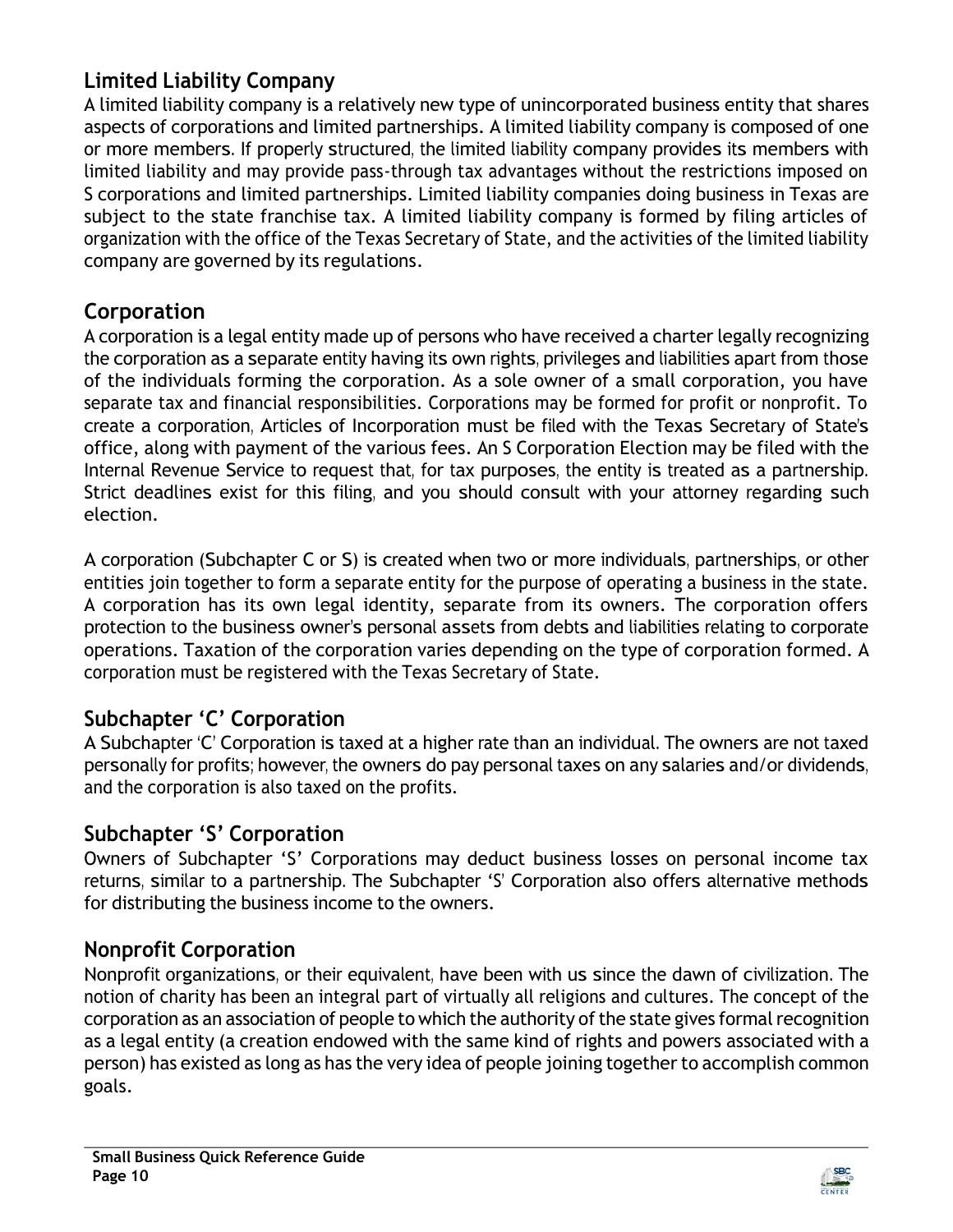#### <span id="page-10-0"></span>**E-Commerce**

If you decide to sell your goods and/or services online, you will need to:

- ⧫ Choose a business and domain name
- ◆ Design your website and/or determine what 3<sup>rd</sup>-party sites you would like to have your goods and/or services sold by
- ♦ Determine what laws you will need to comply with when conducting business online such as how and when to collect sales tax; you should consult with legal and tax professionals for guidance

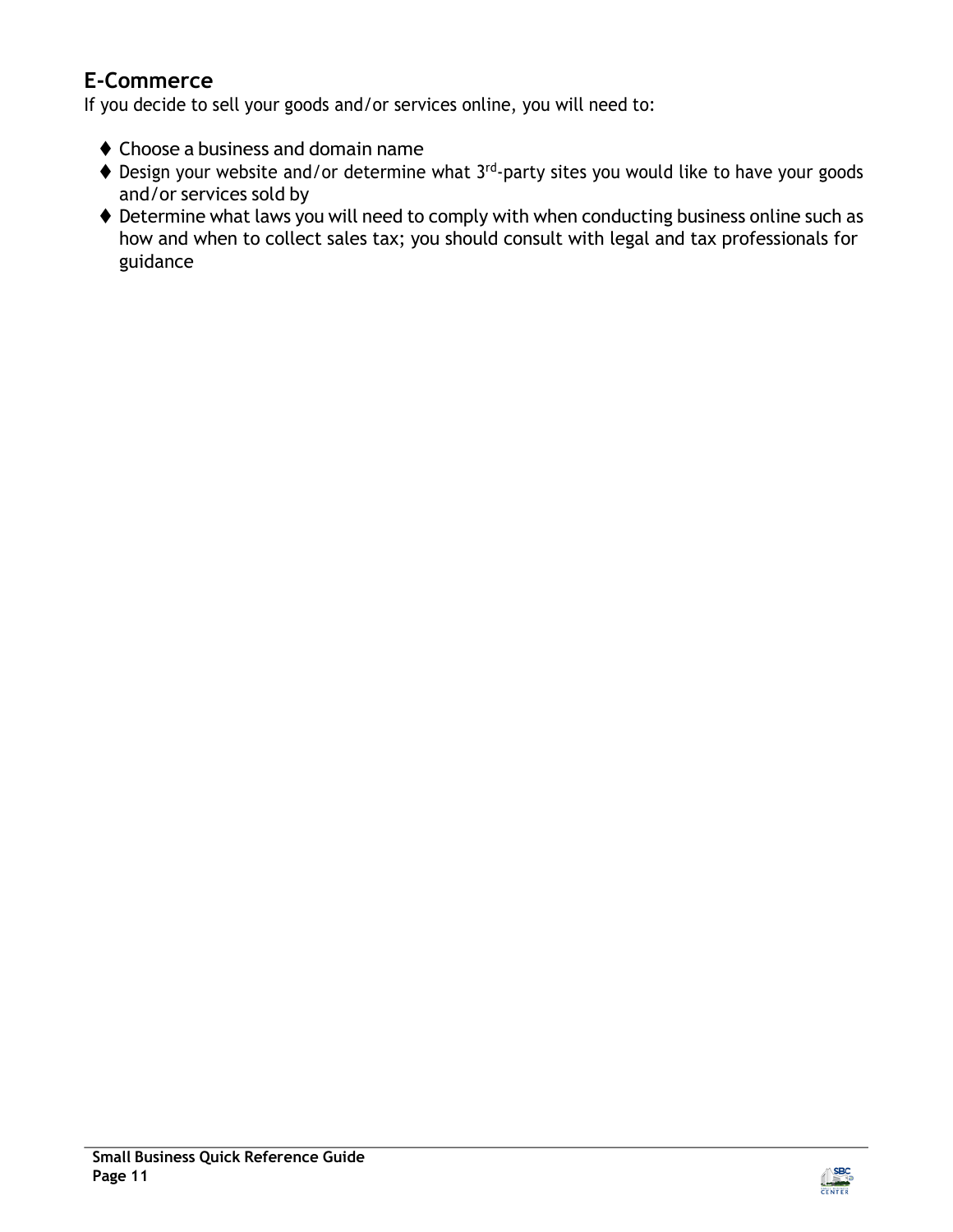## <span id="page-11-0"></span>**Selecting a Business Name**

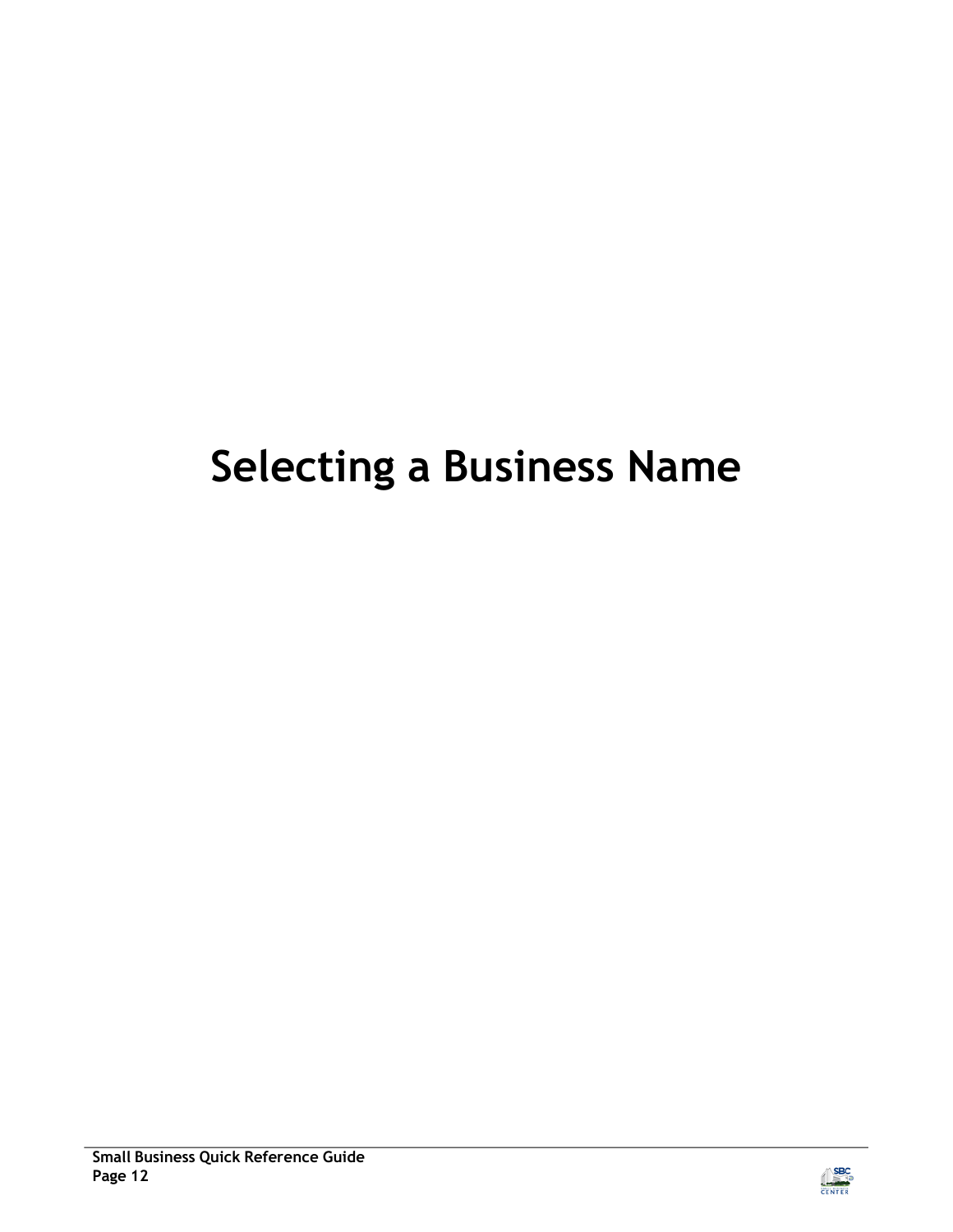### <span id="page-12-0"></span>**Selecting a Business Name**

Once the legal structure of the business has been determined, and if a separate business name will be used, the business name must be registered with the Secretary of State and/or the county clerk's office.

#### <span id="page-12-1"></span>**State Registration**

All businesses operating in Texas as limited partnerships, registered limited liability partnerships, limited liability companies, corporations, professional corporations, nonprofit corporations, and professional associations must register with the Texas Secretary of State.

A name may not be used by more than one corporation in the state. The Texas Secretary of State will perform a name search to verify that no other corporation, limited partnership, or limited liability company in Texas is using the exact name selected. To find out if a business name is available, call or email the Secretary of State at (512) 463-5555 or [corpinfo@sos.texas.gov,](mailto:corpinfo@sos.texas.gov) and they will do an immediate computer search, and will provide any additional information.

If a corporation will transact business under names other than that stated in the Articles of Incorporation, the corporation must file an Assumed Name Certificate with the Texas Secretary of State, and with the county clerk in which the principal office and registered office of the corporation are located.

**Office of the Secretary of State** P.O. Box 13697 Austin, TX 78711-3697 (512) 463-5701 [www.sos.state.tx.us](http://www.sos.state.tx.us/)

#### <span id="page-12-2"></span>**Local Registration (Assumed Name Certificate)**

If the business will operate as a sole proprietorship or general partnership, an Assumed Name Certificate or dba (doing business as) for each name (or deviation of that name) the business will use must be on file with the county clerk in each county where a business premise will be maintained. If no business premise will be maintained, it should be filed in each county where business will be conducted.

Neither the filing of an Assumed Name Certificate nor the reservation or registration of a company name imparts any real protection to the party filing the certificate. It is merely a formal process that informs the general public of the registered agent for a business and where official contact with the business can be made.

#### **Dallas County Clerk**

509 Main Street, Suite 200 Dallas, TX 75202 (214) 653-7099 [cc-inquiry@dallascounty.org](mailto:cc-inquiry@dallascounty.org) [www.dallascounty.org/department/countyclerk](http://www.dallascounty.org/department/countyclerk)

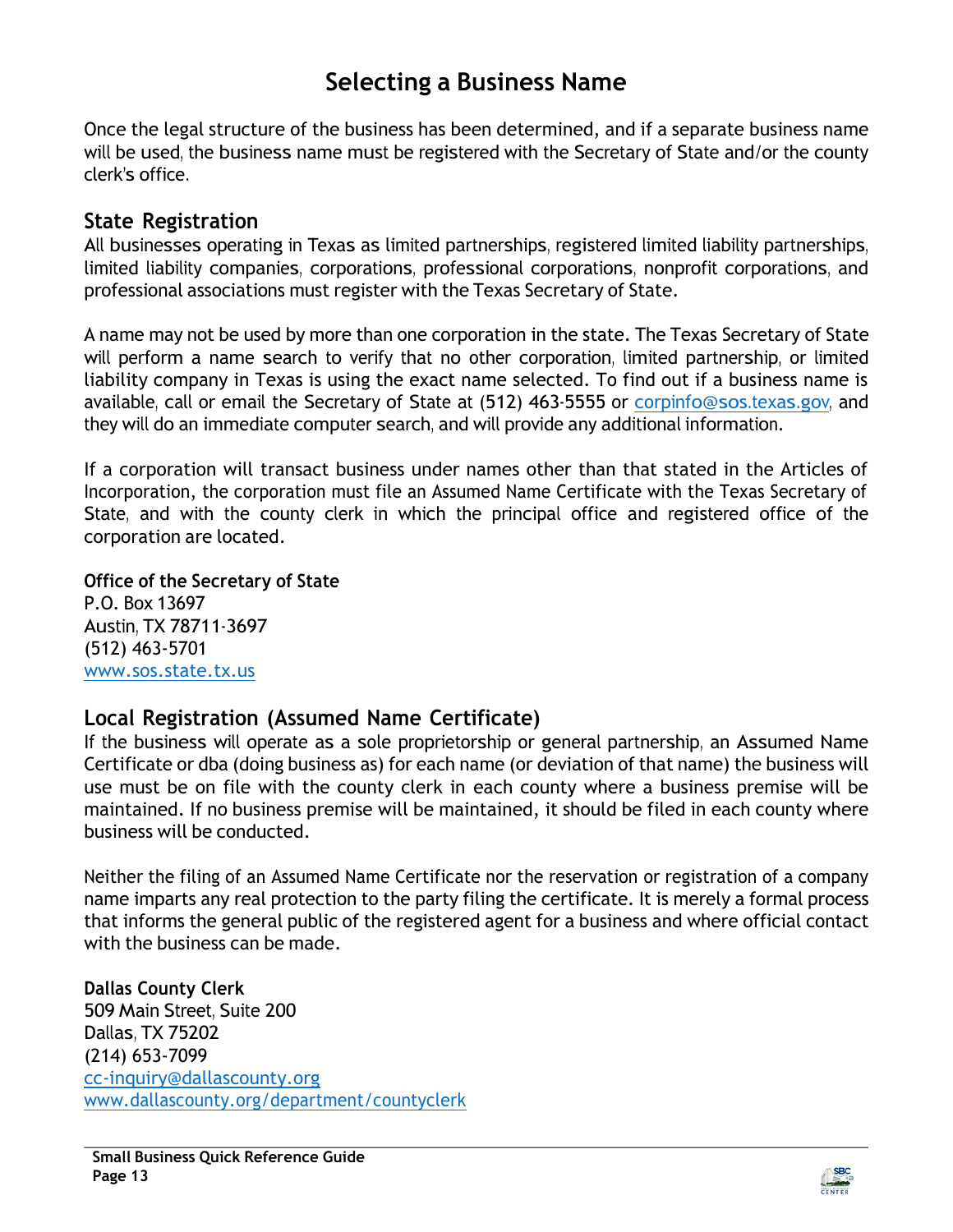## <span id="page-13-0"></span>**Taxation**

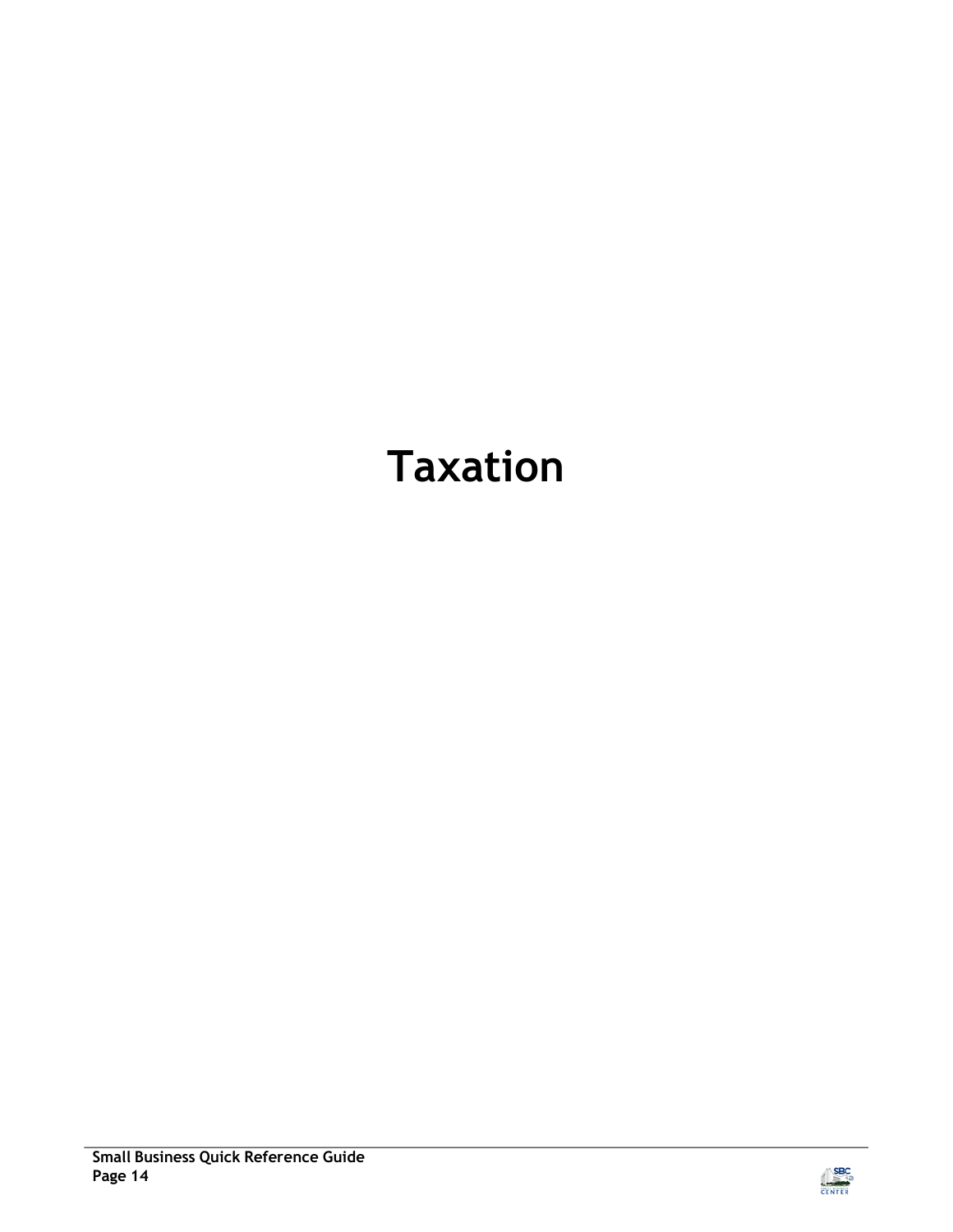## **Taxation**

#### <span id="page-14-0"></span>**Business Tax Responsibilities**

The next step in starting a business is to determine the federal, state, and local tax obligations. The following sections briefly discuss each of these areas.

#### <span id="page-14-1"></span>**Federal Taxes**

Information regarding federal income taxes, tax identification numbers, business tax credits, and employment tax regulations may be obtained by contacting the following agencies:

**Federal Income Taxes, Tax Identification Numbers, and Business Tax Credits Internal Revenue Service** 825 East Rundberg Lane Suite H-4 Austin, TX 78701 (800) 829-1040 or (800) 829-4059 (TDD) [www.irs.gov](http://www.irs.gov/)

**Business Tax Kit and Other Publications** (800) 829-3676 or (800) 829-4059 (TDD) [www.irs.gov/Businesses/Small-Businesses-&-Self-Employed/Starting-a-Business](http://www.irs.gov/Businesses/Small-Businesses-%26-Self-Employed/Starting-a-Business)

#### **Federal Employment Taxes**

**Social Security Administration** 903 San Jacinto Austin, TX 78701 (800) 772-1213 [www.socialsecurity.gov](http://www.socialsecurity.gov/)

#### <span id="page-14-2"></span>**State Taxes**

The Comptroller of Public Accounts is charged with the administration and collection of state and local tax from businesses operating in Texas, and also collects any franchise taxes owed by Texas corporations (there is no state income tax in Texas). For further information on these taxes, contact:

#### **Comptroller of Public Accounts** Capital Station

Austin, TX 78714-0100 (512) 463-4600 or (800) 252-5555 [www.window.state.tx.us](http://www.window.state.tx.us/)

#### <span id="page-14-3"></span>**State Employment Taxes**

The Texas Workforce Commission collects all unemployment taxes for workers employed in Texas. For information regarding these taxes, to obtain state employer's identification number, and for information on tax credits, contact:

**Texas Workforce Commission**

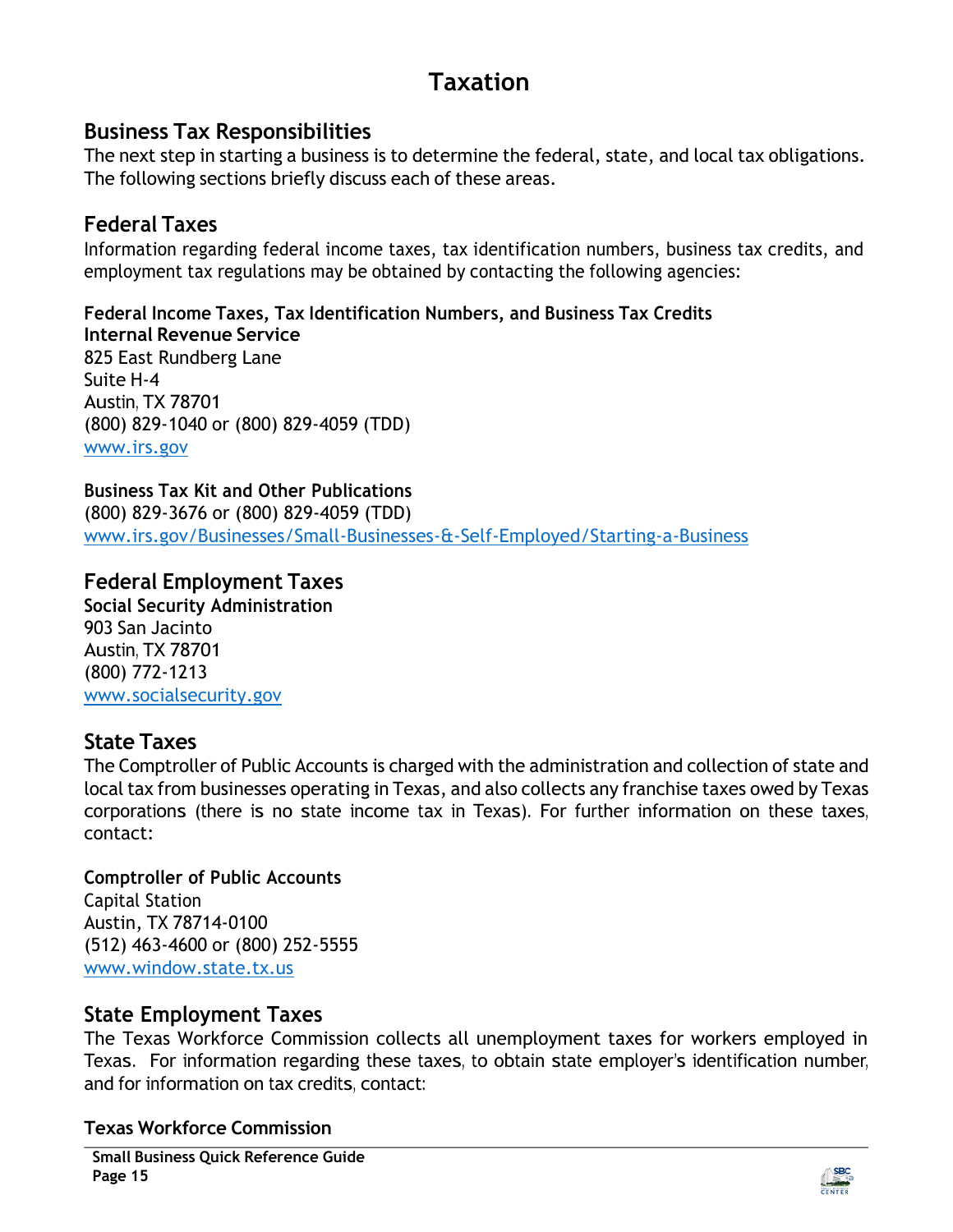Tax Department 101 East 15<sup>th</sup> Street Austin, TX 78778 [www.twc.state.tx.us](http://www.twc.state.tx.us/)

| New Employer Accounts/Status of Accounts | $(512)$ 463-2731 |
|------------------------------------------|------------------|
| <b>Rates Section</b>                     | $(512)$ 463-2755 |
| <b>Quarterly Reports</b>                 | $(512)$ 463-2407 |
| Unemployment Insurance Customer Service  | (512) 463-2999   |
| <b>Labor Market Information</b>          | $(512)$ 463-2841 |
| Work Opportunity Tax Credit (WOTC)       | (800) 695-6879   |

#### <span id="page-15-0"></span>**Local Taxes**

If the business owns tangible personal property that is used to produce income, the property must be reported on a rendition form to the local county district, after January 1 and no later than March 31, each year. Business owners must report all inventories, equipment, and machinery.

#### **Dallas Central Appraisal District**

2949 North Stemmons Freeway Dallas, TX 75247 (214) 631-0520 [www.dallascad.org](http://www.dallascad.org/)

| Commercial Department   | $(214)$ 637-2194 |
|-------------------------|------------------|
| <b>Customer Service</b> | $(214)$ 631-0910 |

#### **Tax Rates**

6.25% - State 1.00% - City of Dallas 1.00% - MTA (Optional tax for cities and counties that are located within a metropolitan authority [MTA] such as Dallas Area Rapid Transit [DART]) **8.25% - Combined**

#### <span id="page-15-1"></span>**Tax Base**

The sales tax applies to the sale of tangible property, unless specifically exempted. The major exemptions to the sales tax are:

| <b>Fuels</b>         | Manufacturing Equipment     | <b>Grocery Foods</b>  |
|----------------------|-----------------------------|-----------------------|
| <b>Raw Materials</b> | <b>Purchases for Resale</b> | <b>Most Utilities</b> |

**The sales tax also applies to certain services including:**

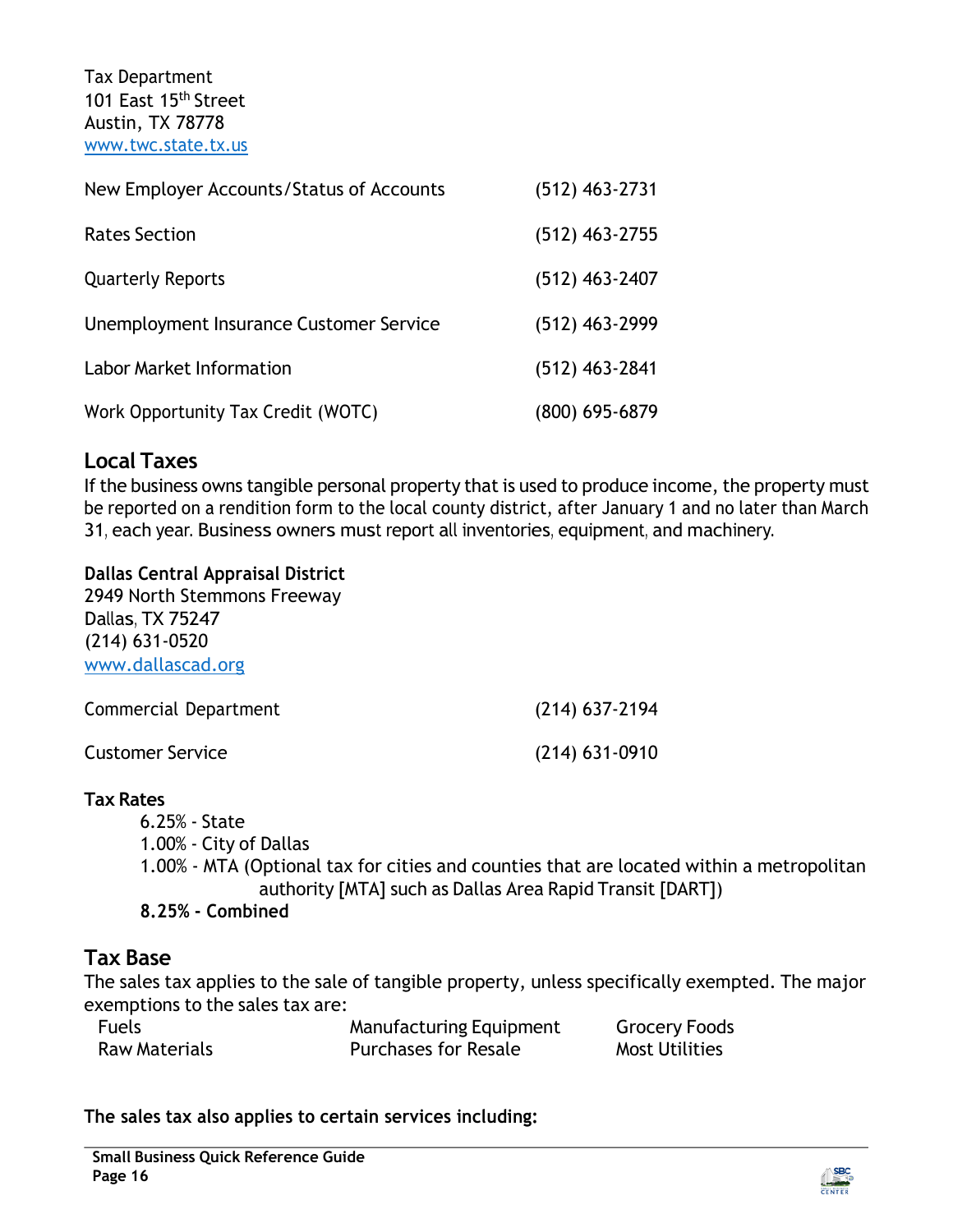Credit Reporting The Landscaping The Installation Custom Computer Software Laundry Services Security Services Data Processing Services Mail Order Services Janitorial Services Information Services Repairs/Remodeling Telecommunications

#### <span id="page-16-0"></span>**Use Tax**

The use tax is the same as sales tax and is imposed on the storage, use or consumption of tangible personal property brought into Texas on which sales tax has not been paid. The amount of tax is paid on the purchase price or fair market value. This tax is imposed both by the city and the state.

If you purchased tangible personal property when buying a business (furniture, fixtures and equipment) and did not pay sales tax at the time of sale, you as purchaser are liable for the use tax.

#### <span id="page-16-1"></span>**Business Personal Property Rendition**

Each year you must file with the [Dallas Central Appraisal District \(](http://www.dallascad.org/)DCAD) a rendition of your business personal property, a statement as to the cost and age of all personal property (furniture, fixtures, autos and equipment) that is used in your business. This serves as the basis for determining your assessed value. The person who owns the property on January 1 of any given year is liable for the assessment for the year. If you wish to protest the assessed valuation of the property, this must be done within 30 days after you receive your appraisal notice. Once you have received the tax bill it is too late to protest the assessment. If you have not received the form by January 15, you should contact the DCAD. The form must be filed no later than April 15 of each year.

#### <span id="page-16-2"></span>**Personal Property Tax**

Even though the value of personal property is assessed as of the status of your property on January 1 each year, you are not mailed a tax bill until the end of the year. This can be very confusing when a business is sold. Before you purchase a business, you should contact both the city and the county treasurer's office to determine the status of the taxes and request tax certificates. This will certify that all personal property taxes have been paid or show the amount of the unpaid taxes. A search should be done both by the name of the business and the address. If the name has changed since the tax bill, it will only appear under the address search. A tax search is important because unpaid property taxes are a lien against the property.

**For more information, contact the following agencies:**

**City of Dallas - Revenue & Taxation Division** City Hall 1500 Marilla Street, Room 2BS Dallas, TX 75201 (214) 670-3536 [www.dallascityhall.com/financial\\_services/financial\\_functions.html](https://dallascityhall.com/departments/controllersoffice/Pages/default.aspx)

**Dallas County Tax Office** Records Building

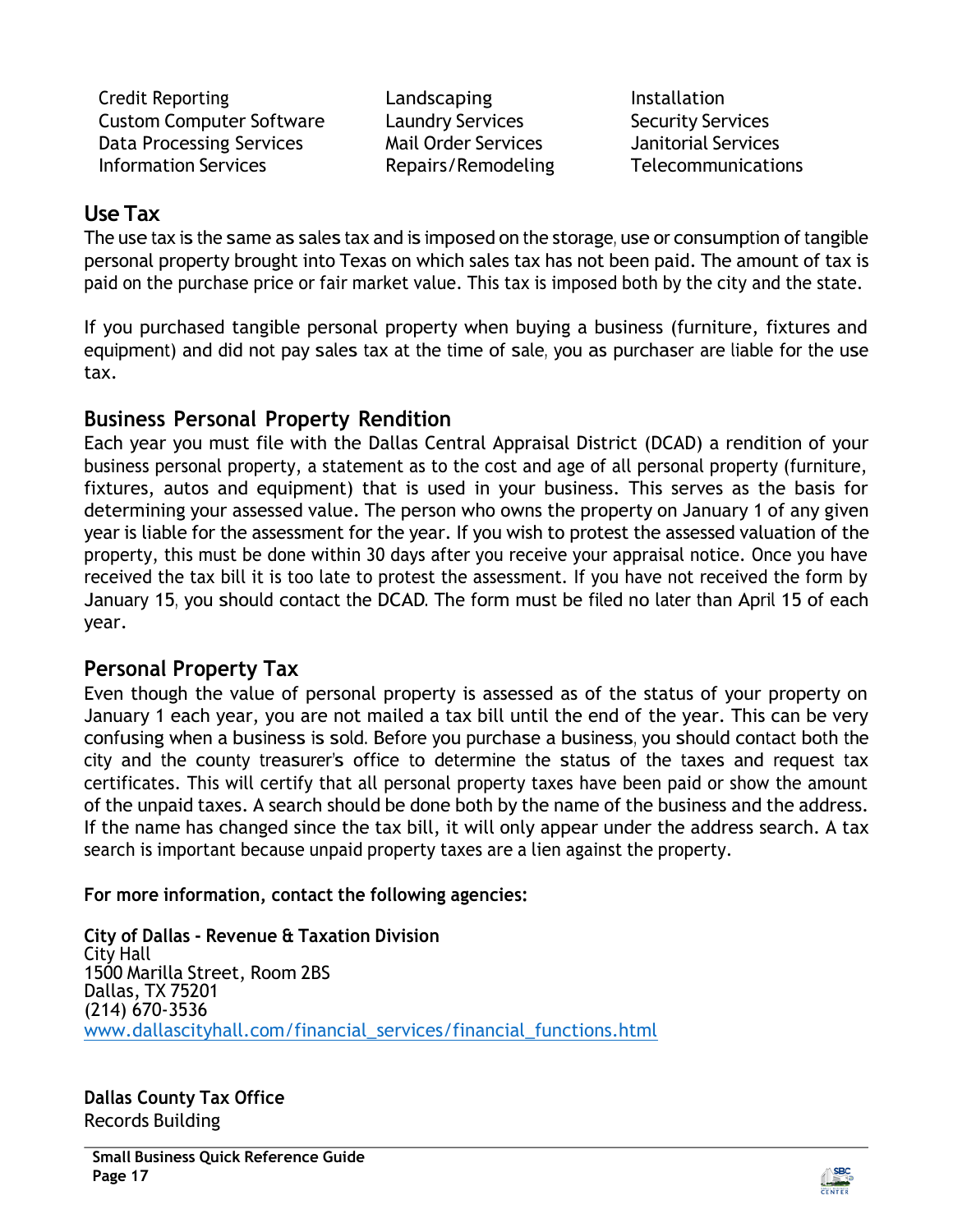500 Elm Street Dallas, TX 75202-3504 (214) 653-7811 [www.dallascounty.org/departments/tax/](https://www.dallascounty.org/departments/tax/)

#### <span id="page-17-0"></span>**Corporate Franchise Tax**

Tax Rate – For current tax rate contact the Comptroller of Public Accounts at website listed below.

Tax Base - The franchise tax is paid by corporations doing business in Texas. The tax base (the total taxable capital of a corporation) is the sum of a Corporation's;

- 1. Stated capital as defined by Article 1.02, Texas Business Corporation Act; and,
- 2. The amount of surplus allocated to Texas on a gross receipts basis.

**For more information, contact the following:**

#### **Comptroller of Public Accounts**

Tax Correspondence Division P.O. Box 13528 Austin, TX 78711 (800) 252-555 [www.window.state.tx.us/taxinfo/proptax/law06](http://www.window.state.tx.us/taxinfo/proptax/law06)

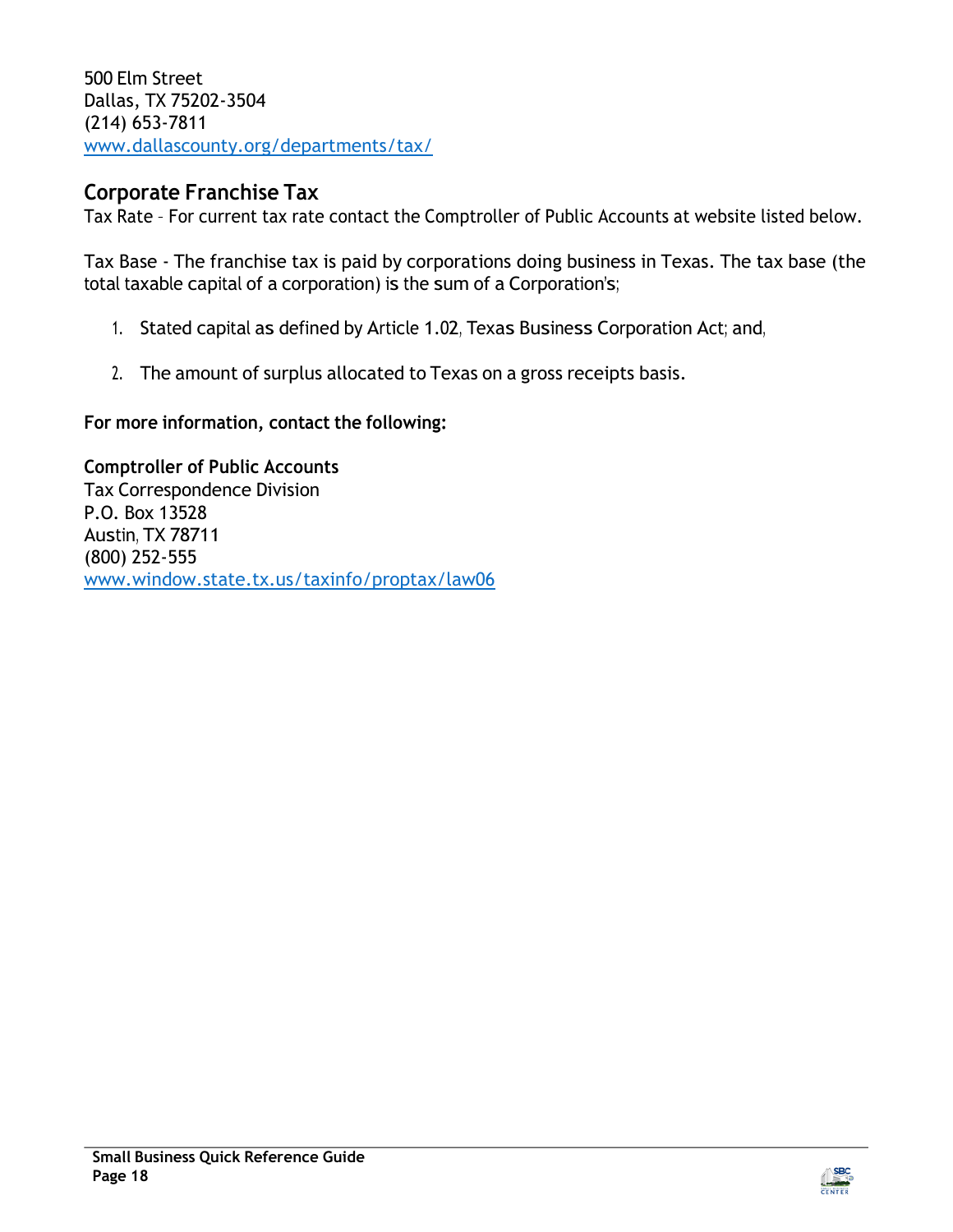## <span id="page-18-0"></span>**Permits, Approval, Licenses and Regulations**

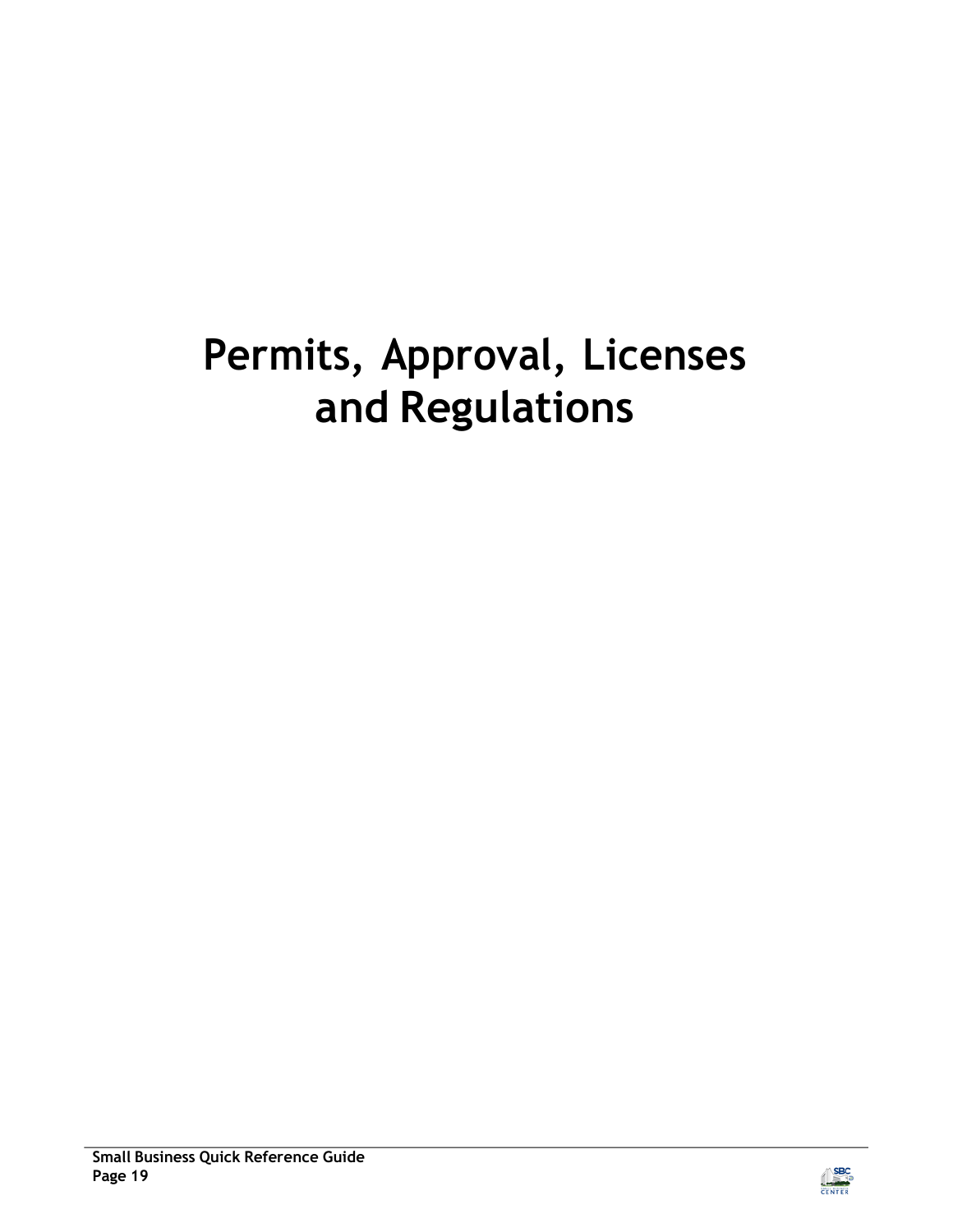### **Zoning and Use Regulations**

<span id="page-19-0"></span>Before you select a location for your business, you must make sure that the zoning is correct. The City of Dallas' Building Inspection Division will be able to provide zoning related information for your business. They also have zoning maps for your review.

If the location you have selected does not have the proper zoning, you may apply for a variance or zoning change. Building Inspection staff will assist you with the application which is submitted to the Planning Department. Once the application is completed, it is first reviewed by the Planning Commission and then sent to the City Council for approval or rejection. You should be prepared to attend at least two public hearings related to your application. These applications may take up to seven months before a final determination is made, depending on the number of pending cases.

#### <span id="page-19-1"></span>**Operating a Small Business from Home**

Many types of small businesses can operate from the home. With the advancement in technology, many small business owners may wish to avoid the expense of a separate business location. **However, you must ensure that the use complies with the City's zoning and other laws.** Thought should be given to the needs of your neighbors in making this decision. If your business activity will create noise, odors, parking, or other issues for your neighbors, perhaps you should reconsider.

**Your personal home situation should also be seriously considered.** Can you effectively allocate your time between personal and business matters? Will family members object?

Home-based businesses are becoming increasingly popular. For many new business start-ups, they are a good idea.

More details regarding home-based business regulations can be found in the Appendix, pages 28- 29.

**For information on home-based businesses, contact:**

**City of Dallas Building Inspection** Oak Cliff Municipal Center 320 East Jefferson Blvd, Room 118 Dallas, TX 75203 (214) 948-4480 <http://dallascityhall.com/departments/sustainabledevelopment/buildinginspection/>

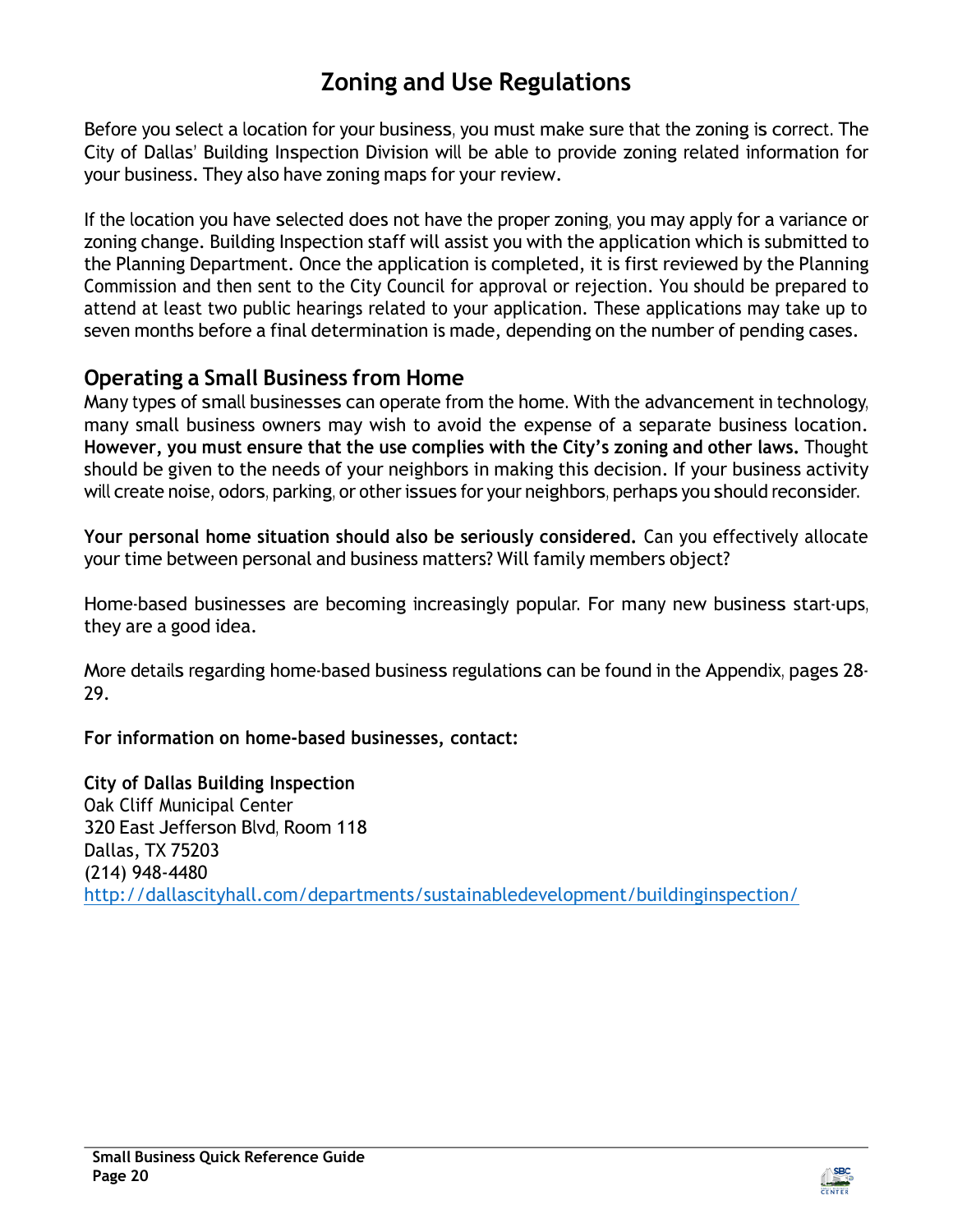## **Building Regulations**

#### <span id="page-20-0"></span>**Certificate of Occupancy**

Most commercial enterprises may not start their business without first obtaining a [certificate](http://dallascityhall.com/departments/sustainabledevelopment/buildinginspection/Pages/certificate_occupancy.aspx) of [occupancy \(CO\).](http://dallascityhall.com/departments/sustainabledevelopment/buildinginspection/Pages/certificate_occupancy.aspx) This certificate is necessary to have utilities turned on and to ensure compliance with the city codes. You will be required to obtain a [certificate](https://dallascityhall.com/departments/sustainabledevelopment/buildinginspection/DCH%20documents/pdf/BI_CO%20Application_05-30-2017.pdf) of occupancy prior to opening your business whether you own or lease the premises.

#### <span id="page-20-1"></span>**Construction Codes**

Any offers to lease or purchase should be contingent on the premises meeting the city [codes.](http://dallascityhall.com/departments/sustainabledevelopment/buildinginspection/Pages/construction_codes.aspx) One or more of the following codes may be applicable to your venture: Building Code, Fire Code, Electrical Code, Plumbing Code, Mechanical Code, Landscape Ordinance etc. There may also be special codes that govern your particular business, such as the Health code for businesses serving food. The codes change periodically. A change of occupancy or change of ownership may require that the premises be brought up to the current codes. Where work requires construction, the Building Inspection Division will ensure that the building complies with the current codes for a small fee. Mist sellers or owners will coordinate with you to grant these inspections until all other contingencies in a contract or lease have been removed. Before you purchase a business with personal property (furniture, fixtures or equipment), be sure to check for unpaid personal property taxes at the [County](http://www.dallascounty.org/department/tax/) Tax Office, and the City Tax [Office.](http://dallascityhall.com/departments/officefinancialservices/Pages/Property_Taxes.aspx)

#### <span id="page-20-2"></span>**Signs**

Sign regulations are controlled by the Building [Inspection](http://dallascityhall.com/departments/sustainabledevelopment/buildinginspection/Pages/index.aspx) Division. You may review copies of the regulations to find out the type, size and location of allowable signs, at their office. Staff is also available to discuss what is permissible. The size of the sign allowed is determined by the zoning of your business premises. Be sure you know your zoning classification before placing inquiries. The fee for sign permits depends on the size of the sign. There is also a pre-inspection fee that is later deducted from the total sign fee, when paid. You can request that your permits be mailed to you by paying an additional fee.

**City of Dallas Building Inspection** 320 East Jefferson Blvd, Room 118 Dallas, TX 75203 <http://dallascityhall.com/departments/sustainabledevelopment/buildinginspection/>

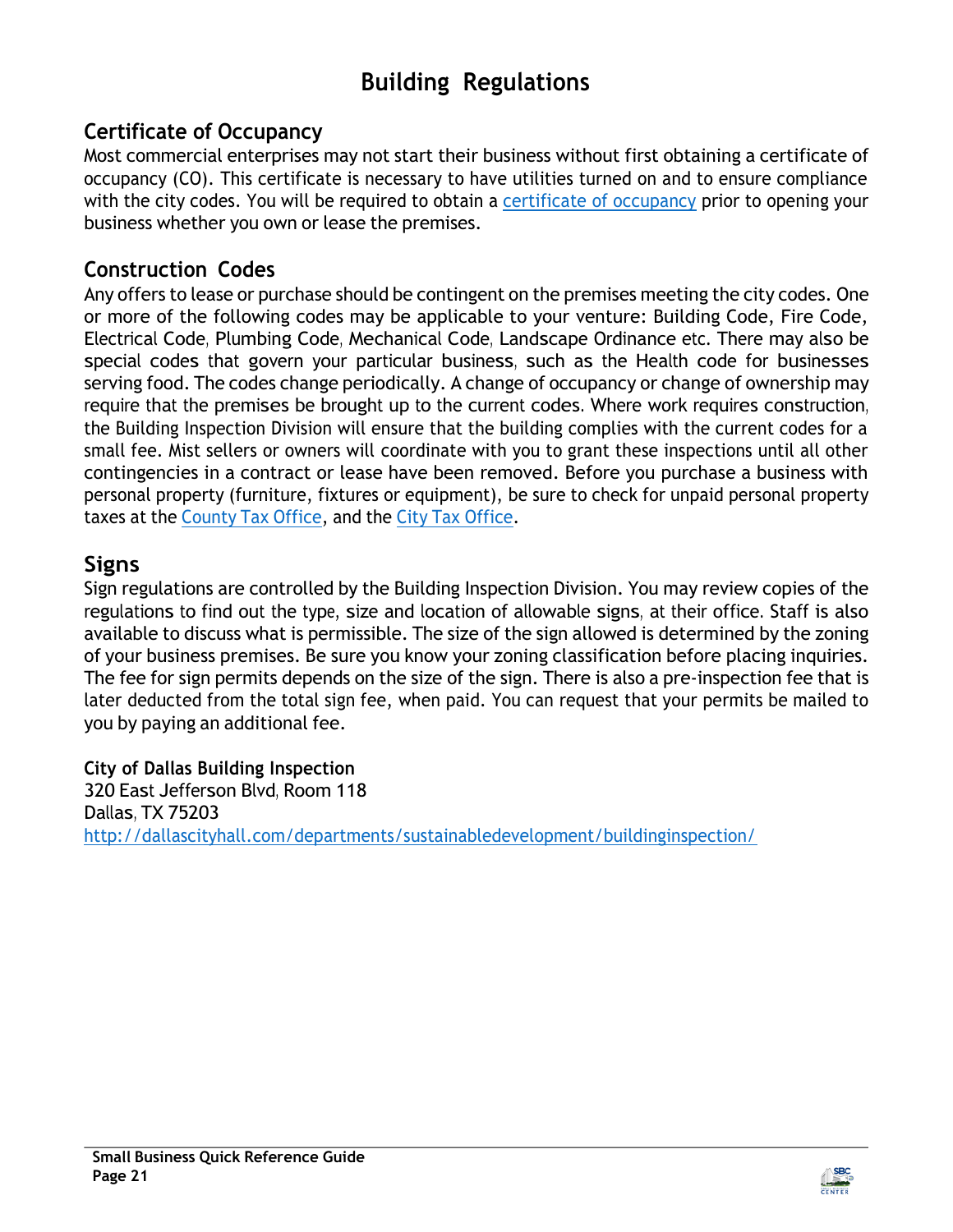### **Construction Permits**

<span id="page-21-0"></span>

| If you want to                                                                                | You need a *                                                  |  |
|-----------------------------------------------------------------------------------------------|---------------------------------------------------------------|--|
| <b>Build or remodel</b>                                                                       | <b>Building Permit</b>                                        |  |
| Install plumbing                                                                              | <b>Plumbing Permit</b>                                        |  |
| Install electrical                                                                            | <b>Electrical Permit</b>                                      |  |
| Install mechanical                                                                            | <b>Mechanical Permit</b>                                      |  |
| Install an automatic fire sprinkler system                                                    | <b>Fire Sprinkler Permit</b>                                  |  |
| Install landscaping                                                                           | <b>Landscaping Permit</b>                                     |  |
| Pave drive approach, curb or sidewalk                                                         | <b>Paving Permit</b>                                          |  |
| Cut the pavement, excavate or place an embankment in the<br>public right of way               | <b>Cut Permit</b>                                             |  |
| Install a septic tank                                                                         | <b>Plumbing Permit</b>                                        |  |
| Install a side greater than 20 square feet or one that contains<br>electrical or moving parts | <b>Sign Permit</b>                                            |  |
| Demolish existing building, 120 square feet or greater                                        | <b>Demolition Permit</b>                                      |  |
| Excavate more than 4 feet deep                                                                | <b>Excavation Permit</b>                                      |  |
| Block public sidewalk, streets or alleys                                                      | <b>Barricade Permit</b>                                       |  |
| Occupy a building                                                                             | <b>Certificate of Occupancy</b>                               |  |
| Be certified to move a building                                                               | <b>House Movers License</b>                                   |  |
| Move a building to, through or within the city                                                | <b>House Moving Permit</b>                                    |  |
| Install a private swimming pool                                                               | <b>Swimming Pool Permit</b>                                   |  |
| Install a tent or temporary enclosure greater than 400 square<br>feet in area                 | <b>Tent Permit</b>                                            |  |
| Store flammable liquid or liquid petroleum                                                    | <b>Flammable Liquid and</b><br><b>Liquid Petroleum Permit</b> |  |

\*Apply for any or all of the above permits at Building and Fire Code Inspection Division, 320 East Jefferson Blvd, Room 118, Dallas, Texas 75203.

[https://dallascityhall.com/departments/sustainabledevelopment/buildinginspection/Pages/in](https://dallascityhall.com/departments/sustainabledevelopment/buildinginspection/Pages/inspections.aspx) [spections.aspx](https://dallascityhall.com/departments/sustainabledevelopment/buildinginspection/Pages/inspections.aspx)

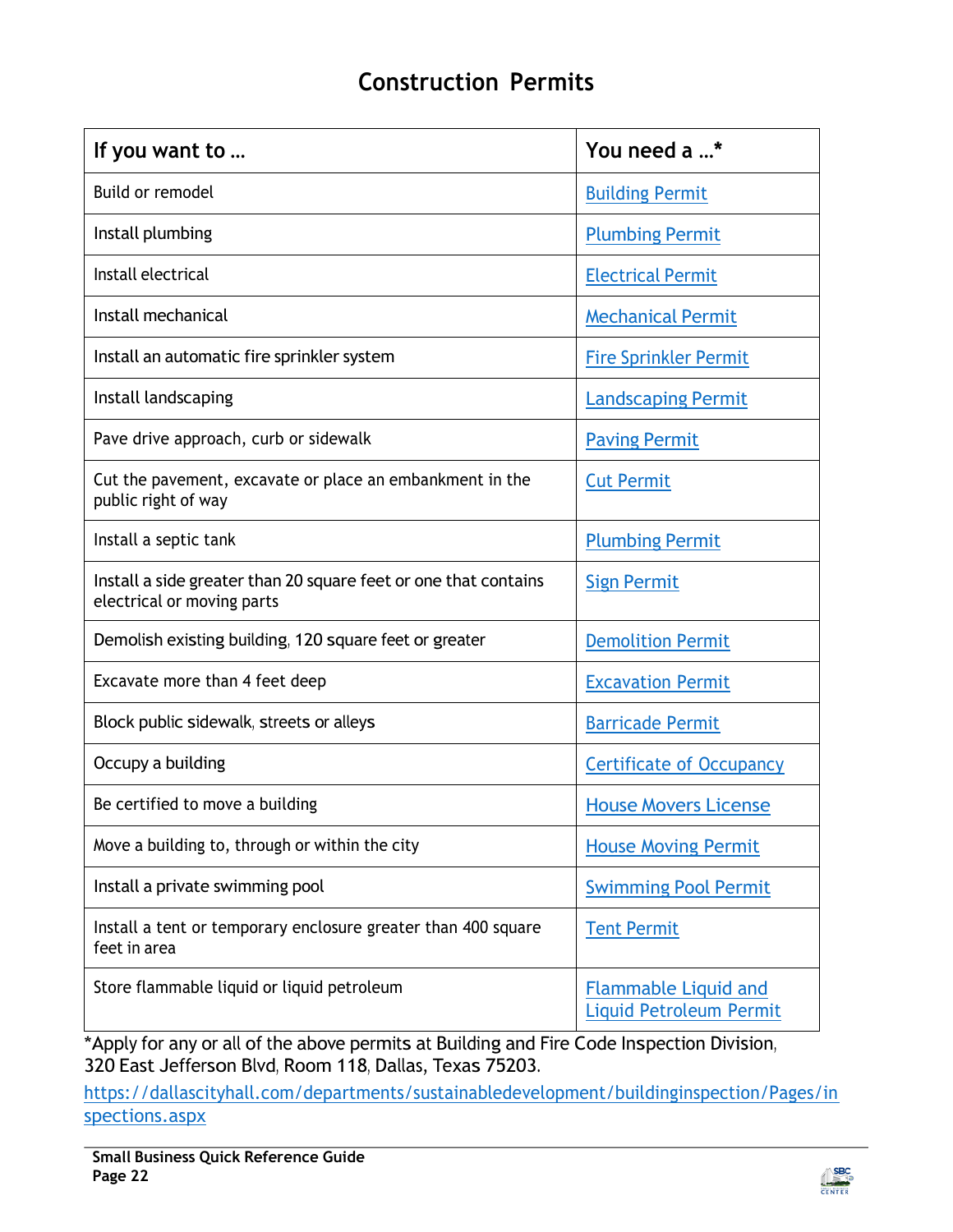### <span id="page-22-0"></span>**Operating Licenses**

| If you are starting                                                                                                      | You need a                                               | You apply at                                                                                      |
|--------------------------------------------------------------------------------------------------------------------------|----------------------------------------------------------|---------------------------------------------------------------------------------------------------|
| Dance hall or club                                                                                                       | <b>Dance Hall License</b>                                | <b>Dallas Police Department</b>                                                                   |
| <b>Billiard hall or club</b>                                                                                             | <b>Billiard Hall License</b>                             | <b>Dallas Police Department</b>                                                                   |
| Sexually oriented business                                                                                               | <b>Sexually Oriented Business</b><br>License             | <b>Dallas Police Department</b>                                                                   |
| Business that buys precious or<br>crafted metals from anyone other<br>than a wholesaler                                  | <b>Precious Metals Dealer</b><br>License                 | <b>Dallas Police Department</b>                                                                   |
| Public or semi-public pool                                                                                               | <b>Swimming Pool Permit</b>                              | <b>Environmental &amp; Health</b><br><b>Department</b>                                            |
| Business that emits particulate<br>matter or gases into the air                                                          | <b>Air Emissions Permit</b>                              | Environmental & Health<br>Department and Air Quality<br><b>Control Board</b>                      |
| Business that hauls grease or<br>sand trap waste                                                                         | <b>Liquid Waste Hauling Permit</b>                       | <b>Environmental &amp; Health</b><br><b>Department</b>                                            |
| Business doing auto, home or<br>electronics repair                                                                       | Auto, Home or Electronics<br>Repair License              | <b>Consumer Protection (Building</b><br><b>Inspection Division)</b>                               |
| Valet parking on public right of<br>way (streets)                                                                        | <b>Valet Parking License</b>                             | <b>Transportation Department</b>                                                                  |
| Shuttle service between a<br>business and a remote parking lot<br>or utilize parking as part of your<br>required parking | <b>Special Parking License</b>                           | <b>Transportation Regulation</b><br><b>Division</b>                                               |
| Restaurant, grocery store or any<br>other food products<br>establishment                                                 | <b>Food Products</b><br>Establishment (Health<br>Permit) | Environmental & Health <sub>[PE1]</sub><br>Department and Food & Drug<br>Administration (Federal) |
| Business that sells alcoholic<br>beverages                                                                               | Alcoholic Beverages License<br>(Liquor License)          | <b>Texas Alcohol and Beverage</b><br><b>Commission (State)</b>                                    |
| Live theater, motion picture<br>theater or concert hall                                                                  | Theater license                                          | <b>Dallas Police</b><br><b>Department</b> [PE2] PE3]                                              |

**For information on the fees for various licenses and permits, contact:**

**City of Dallas** City Comptroller's Office – Revenue & Taxation Division Special License Section 1500 Marilla Street, Room 2DN Dallas, TX 75201 (214) 670-3438 [www.dallascityhall.com/financial\\_services/financial\\_functions.html](https://dallascityhall.com/departments/controllersoffice/Pages/default.aspx)

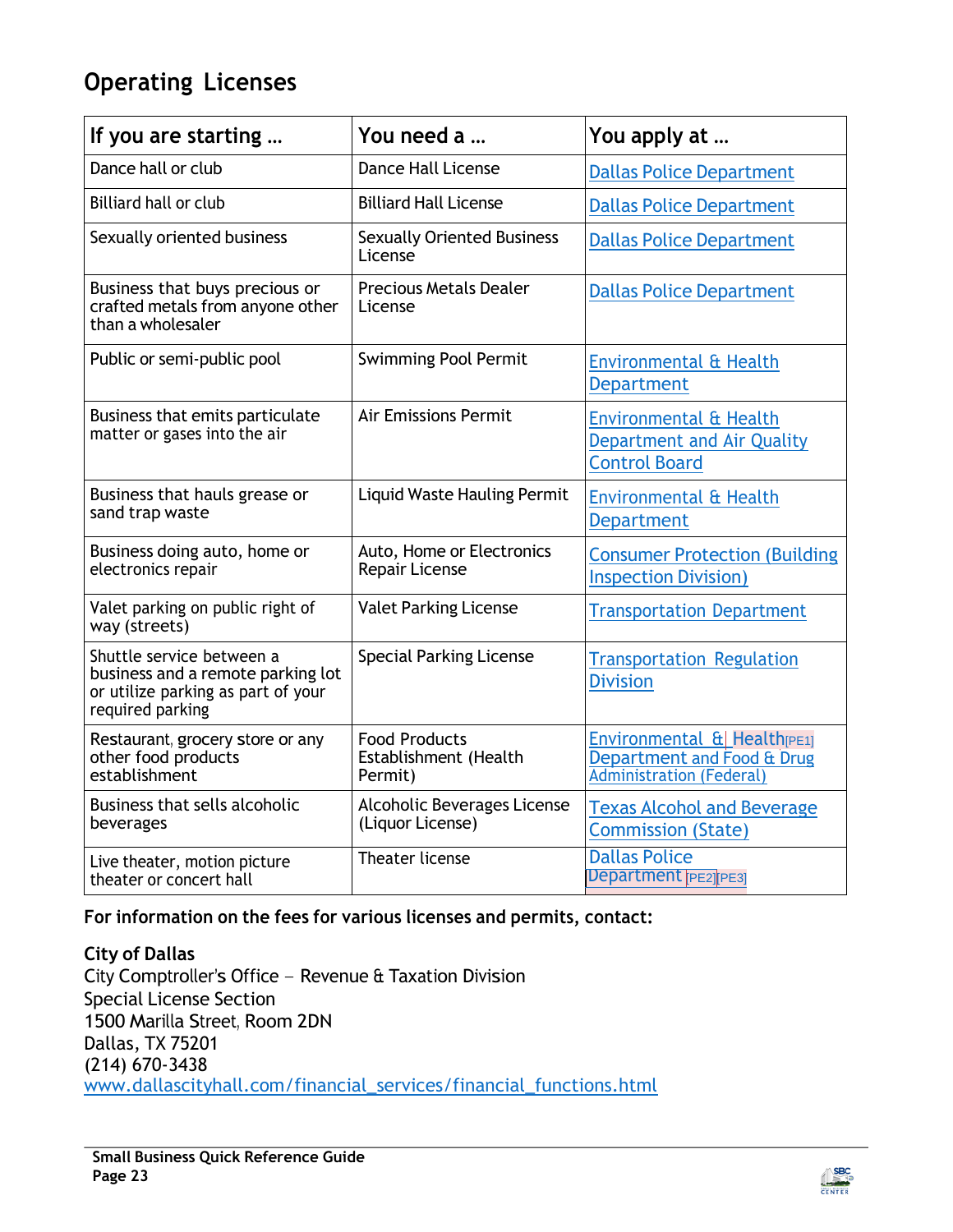## **Food Handling Permits**

<span id="page-23-0"></span>The Texas Food Cottage Law allows baked goods that do not require refrigeration, including bread, rolls, buns, biscuits, bagels, croissants, pastries, doughnuts, danishes, cakes, tortes, pies, tarts, muffins, lemon squares, cookies, large pretzels, and tortillas. Baked Goods are defined in the Texas [Administrative](https://texreg.sos.state.tx.us/public/readtac%24ext.TacPage?sl=R&app=9&p_dir&p_rloc&p_tloc&p_ploc&pg=1&p_tac&ti=34&pt=1&ch=3&rl=293) Code. Other examples include:

- ◆ Candy (including chocolate, chocolate-dipped pretzels, chocolate-dipped Oreos, etc.)
- ♦ Coated and uncoated nuts
- ⧫ Unroasted nut butters
- ♦ Fruit butters
- ◆ Canned jams and jellies
- ◆ Fruit pies (including pecan pie)
- ♦ Dehydrated fruits and vegetables including dried beans
- ♦ Popcorn and popcorn snacks
- ◆ Cereal, including granola
- ◆ Dry mixes
- ◆ Vinegar
- ◆ Pickles
- ◆ Mustard
- ◆ Roasted coffee or dry tea
- ♦ Dried herbs or herb mixes

Please refer to the following links for additional information, regulations and laws pertaining to the Texas Food Cottage Law:

<https://texascottagefoodlaw.com/sb-572-summary/> <https://www.dshs.texas.gov/foodestablishments/cottagefood/default.aspx> <https://texascottagefoodlaw.com/cottage-food-checklist/>

Any business related to food located within the City of Dallas must contact the City of Dallas Food and Commercial Services Division. Your business must be inspected prior to opening or with a change of ownership. When you sign a lease or if you are purchasing a business such as a restaurant, the lease or purchase contract should be contingent on the physical facilities and equipment meeting regional health codes. Because codes change, practices that were allowed before a change of ownership may not be allowed under new ownership.

**City of Dallas Consumer Health Division** 7901 Goforth Road Dallas, TX 75238 (214) 670-8083 <https://dallascityhall.com/departments/codecompliance/Pages/FoodSafety.aspx>

**The Dallas County Health Department is in charge of the following:**

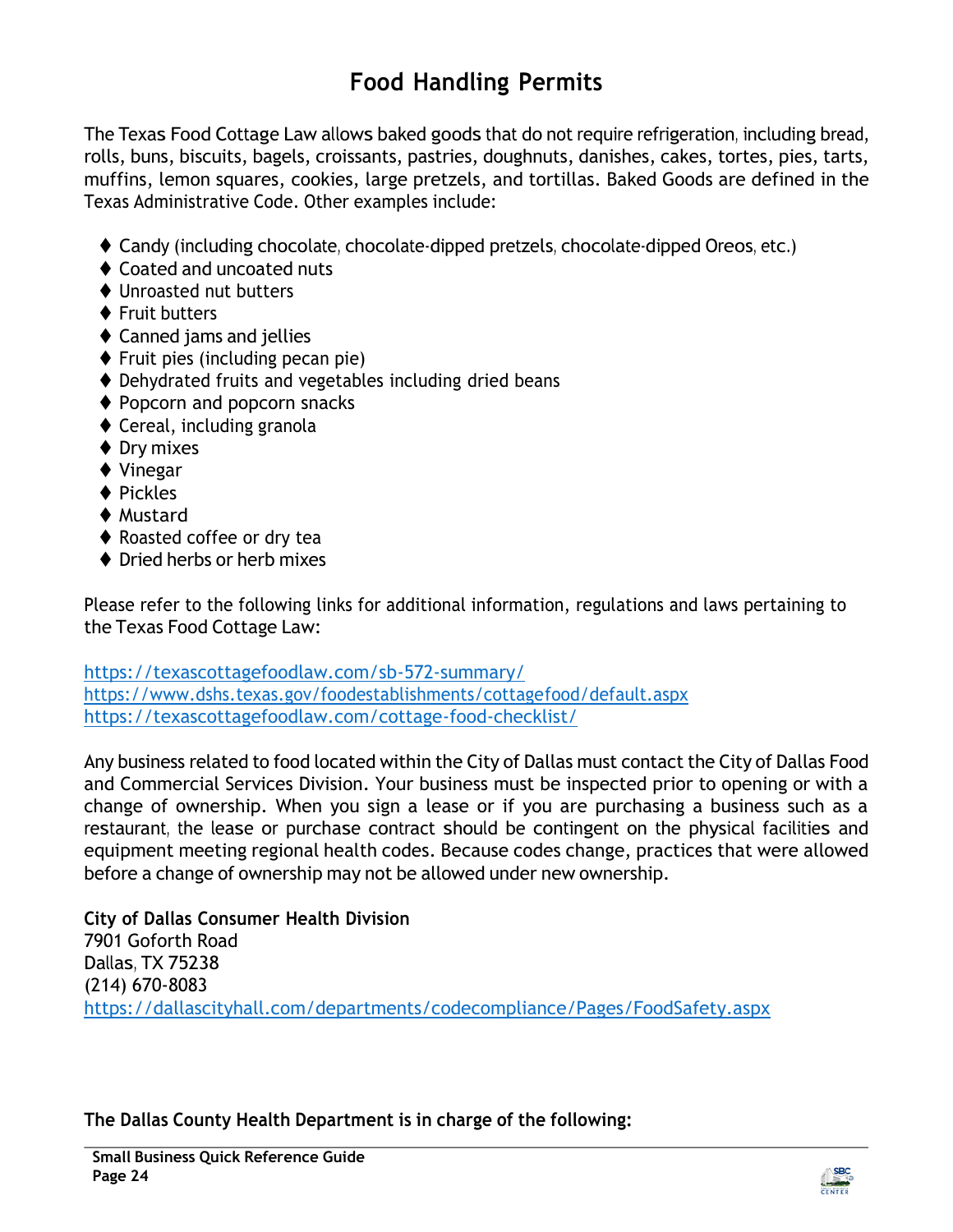- ♦ Restaurant and Food Service
- ◆ Solid Waste Disposal
- ◆ Insect and Rodent Control
- ◆ Rabies Control Public
- ◆ Hazardous Substances
- ◆ Wastewater Disposal Systems
- ◆ Water Quality
- ◆ Schools
- ◆ Swimming Pools

**For information on any of these items please contact:**

**Dallas County Health Department** 2377 North Stemmons Freeway Dallas, TX 75207 (214) 920-7900 [www.dallascounty.org/departments/dchhs/](http://www.dallascounty.org/departments/dchhs/)

All plans for new construction or remodeling in which any of the above are involved must be approved by the City Health Department before construction may begin. You must also submit a building permit with two sets of plans.

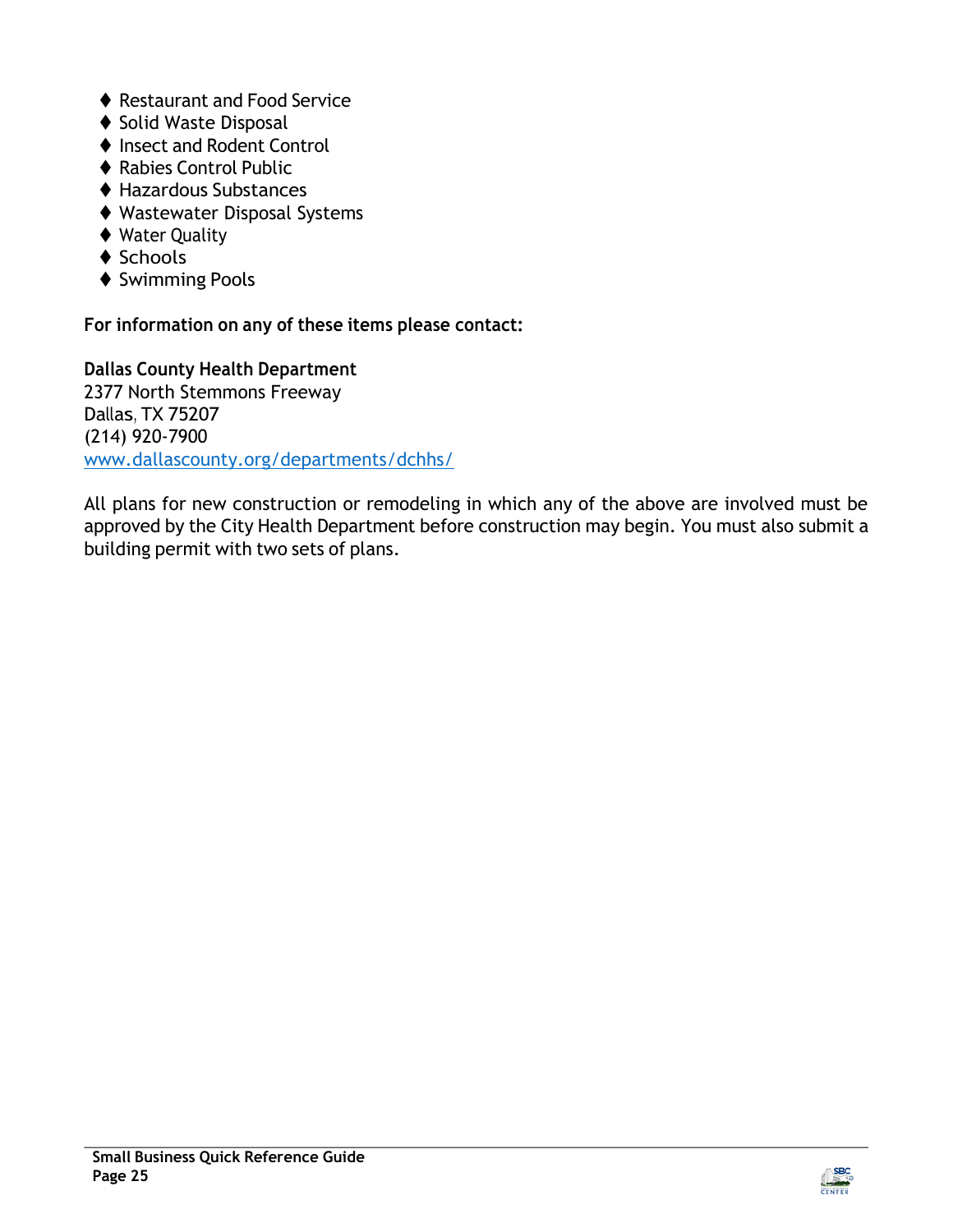### **Other Permits and Licenses**

#### <span id="page-25-0"></span>**Specific Use Permit (SUP)**

The [SUP](http://dallascityhall.com/departments/sustainabledevelopment/planning/DCH%20Documents/Specific%20Use%20Permit%20Application%20Packet.pdf) process provides a "means for developing certain uses in a manner in which the specific use will be compatible with adjacent property and consistent with the character of the neighborhood." SUPs are granted by the City Council. Special requirements and restrictions are contained within the ordinance written specifically for the SUP. These ordinances are available at the Building Inspection Permit Center at 320 E. Jefferson Blvd. in Oak Cliff. For more information: [https://dallascityhall.com/departments/sustainabledevelopment/buildinginspection/Pages/in](https://dallascityhall.com/departments/sustainabledevelopment/buildinginspection/Pages/index.aspx) [dex.aspx](https://dallascityhall.com/departments/sustainabledevelopment/buildinginspection/Pages/index.aspx)

**U.S. Department of Commerce** Bureau of Industry and Security 327 Congress Ave, #200 Austin, TX 78701 (512) 381-8144 [www.commerce.gov/](http://www.commerce.gov/)

A primary mission of the Bureau of Industry and Security is the accurate, consistent and timely evaluation and processing of licenses for proposed exports and re-exports of goods and technology from the U.S. BIS' objective is to protect U.S. national security, foreign policy, and economic interests without imposing undue regulatory burdens on legitimate international trade. This site is designed to assist visitors through the export licensing process and provides important information that individuals and firms needs to know before exporting.

#### **Texas Department of Licensing and Regulation**

P.O. Box 12157 Austin, TX 78711-2157 (512) 463-5522 [www.tdlr.texas.gov](http://www.tdlr.texas.gov/)

The Texas Department of Licensing and Regulation (TDLR) is a state regulatory agency that currently oversees over twenty types of businesses, industries, trades and occupations. The agency is responsible for issuing licenses, conducting inspections, investigating complaints, assessing penalties, setting rules and standard standards and holding hearings.

Many occupations and businesses require a license, examination and/or approval from the appropriate state agency before you may open for business. A listing of these occupations and businesses is included here:

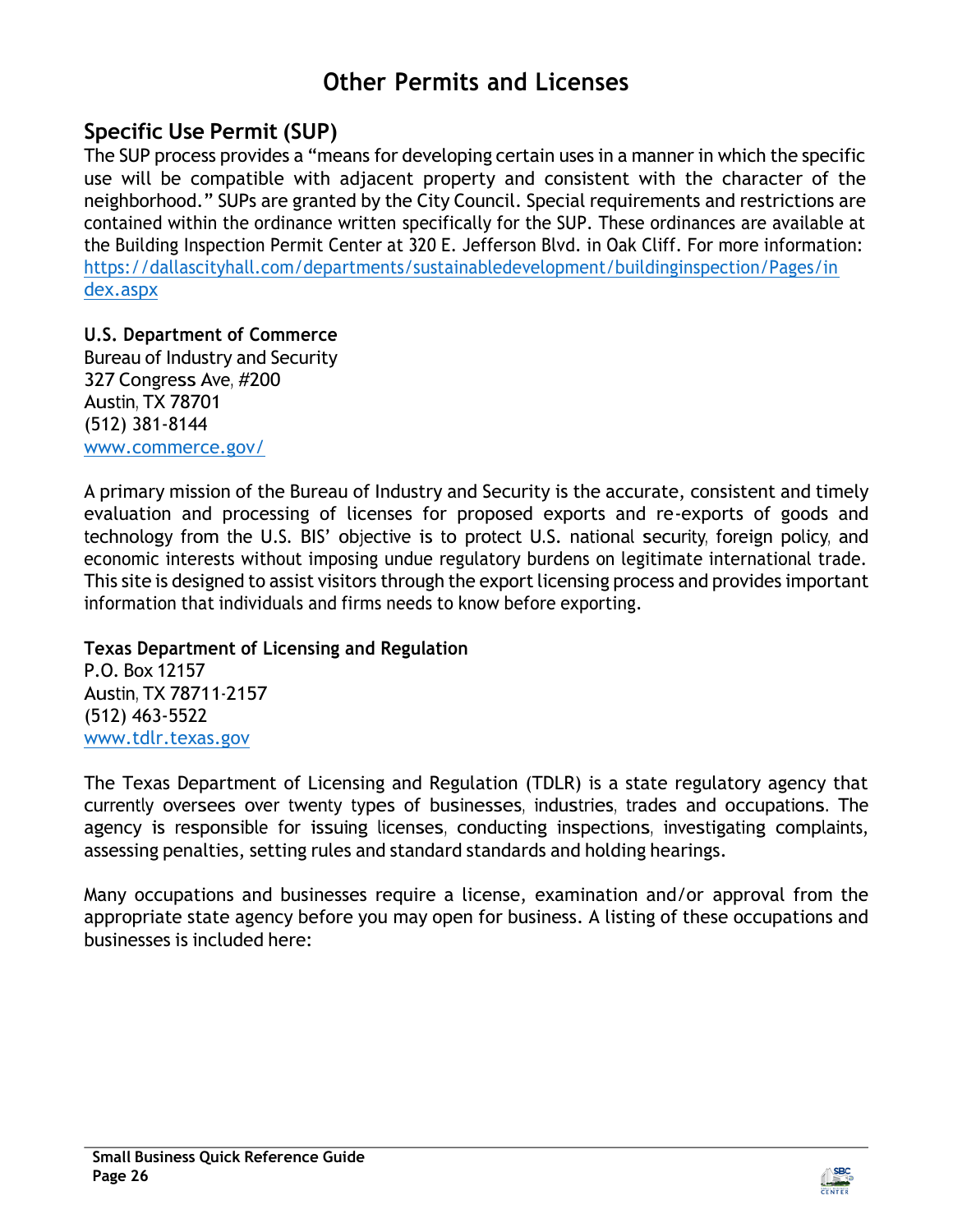| <b>Accountants, Certified Public</b><br><b>Accountants, Public</b><br><b>Air Conditioning Contractors</b><br>Alcoholic Beverage<br><b>Amusement Machine Operators</b><br><b>Antifreeze Manufacturers</b><br>Architects<br><b>Athletic Directors</b><br>Attorneys<br><b>Auctioneers</b><br><b>Bail Bondspersons</b><br>Barber Schools & Instructors | <b>Food Service</b><br><b>Freight and Passenger Transport</b><br><b>Fresh Flowers Dealers</b><br>Fruit Dealers, Wholesalers<br><b>Fuel Tax</b><br><b>Funeral Directors</b><br><b>Fur Buyers</b><br><b>Fur Processors</b><br><b>Fur Trappers</b><br>Gas & Oil Well Drilling<br>Grain Warehouses, Commercial<br>Grocery Stores, Wholesale | <b>Nursing Home Administrators</b><br>Ophthalmologists<br>Optometrists<br><b>Ornamental Plant Dealers</b><br>Osteopaths<br><b>Outdoor Music Festivals</b><br><b>Pest Control</b><br>Savings & Loan Associations<br>Security Brokers, Dealers,<br>Salespersons<br><b>Physical Therapy Assistants</b> |
|----------------------------------------------------------------------------------------------------------------------------------------------------------------------------------------------------------------------------------------------------------------------------------------------------------------------------------------------------|-----------------------------------------------------------------------------------------------------------------------------------------------------------------------------------------------------------------------------------------------------------------------------------------------------------------------------------------|-----------------------------------------------------------------------------------------------------------------------------------------------------------------------------------------------------------------------------------------------------------------------------------------------------|
| <b>Barber Shops</b><br><b>Beauty Salons</b><br><b>Bedding Manufacturing</b>                                                                                                                                                                                                                                                                        | <b>Gross Receipts Tax</b><br>Hazardous Waste Disposal<br>Hearing Aid Dispensers, Filters                                                                                                                                                                                                                                                | Physicians Plant Disease<br>Control<br>Plumbers, Plumbing<br>Construction, Contractors &                                                                                                                                                                                                            |
| <b>Beehive</b><br><b>Bingo</b><br><b>Blaster, Explosives</b>                                                                                                                                                                                                                                                                                       | Homes for the Aged or Infirm<br><b>Hospitals and Nursing Homes</b><br><b>Hotels</b>                                                                                                                                                                                                                                                     | Maintenance<br>Podiatrists<br>Poisons, Pesticides,                                                                                                                                                                                                                                                  |
| <b>Boiler Inspection</b><br><b>Boxing Matches</b><br><b>Brake Fluid Manufacturer</b>                                                                                                                                                                                                                                                               | Hunting & Fishing Sales<br>Insurance Adjusters<br>Pesticide Operators, Commercial                                                                                                                                                                                                                                                       | <b>Herbicides</b><br>Polygraph Examiners<br><b>Prepaid Funeral Contracts</b>                                                                                                                                                                                                                        |
| <b>Burial Associations</b><br><b>Business Schools</b><br><b>Child Care Facilities</b>                                                                                                                                                                                                                                                              | <b>Pharmaceutical Manufacturers</b><br>Pharmacies<br>Pharmacists                                                                                                                                                                                                                                                                        | Private Investigators<br>Psychologists<br><b>Radioactive Materials</b><br><b>Real Estate Brokers</b>                                                                                                                                                                                                |
| Chiropractors<br>Cigarette, Cigar and Tobacco<br><b>Cigarette Vending Machines</b><br>Coal Mining, Exploration<br><b>Controlled Substance</b>                                                                                                                                                                                                      | <b>Physical Therapists</b><br><b>Insurance Agents</b><br><b>Insurance Companies</b><br><b>Insurance Premium Finance</b>                                                                                                                                                                                                                 | <b>Rendering Plants</b><br>Restaurants<br>Shellfish Repackers                                                                                                                                                                                                                                       |
| Manufacturers, Distributors,<br>Repackers, Wholesale<br>Cosmetology                                                                                                                                                                                                                                                                                | Companies<br><b>Insurance Rating Bureaus</b><br><b>Insurance Surplus Line Brokers</b><br><b>Interstate Motor Carriers</b>                                                                                                                                                                                                               | Solid Waste Disposal<br>Speech Pathologists<br><b>Structural Pest Control</b><br>Surveyors                                                                                                                                                                                                          |
| Counselors<br><b>Crabmeat Processing Plants</b><br><b>Credit Unions</b><br>Day Care Centers                                                                                                                                                                                                                                                        | <b>Investment Advisors</b><br><b>Irrigators</b><br><b>Installers</b><br>Landscape Architects                                                                                                                                                                                                                                            | Vegetable Dealers, Wholesale<br><b>Vending Machines</b><br>Veterinarians<br>Warehouses & Weighers,                                                                                                                                                                                                  |
| Dental Hygienists, Technicians<br><b>Dental Laboratories</b><br>Dentists<br><b>Dieticians</b><br><b>Driver Training Schools</b>                                                                                                                                                                                                                    | Liquefied Petroleum Dealers<br>Loan & Investment Companies<br>Loan Companies, Small<br><b>Manufactured Housing</b><br>Milk & Milk Products                                                                                                                                                                                              | Public<br><b>Wrestling Matches</b><br>Zoo                                                                                                                                                                                                                                                           |
| <b>Egg Handlers</b><br><b>Embalmers</b><br><b>Employment Agencies</b><br><b>Engineers</b>                                                                                                                                                                                                                                                          | <b>Mobile Home Dealers</b><br><b>Motor Vehicle Operation</b><br>Manufacturing/Dealers<br><b>Nursery Stock</b>                                                                                                                                                                                                                           |                                                                                                                                                                                                                                                                                                     |
| <b>Explosives Use</b><br>Fireworks                                                                                                                                                                                                                                                                                                                 | Nurses, Registered<br>Nurses, Vocational                                                                                                                                                                                                                                                                                                |                                                                                                                                                                                                                                                                                                     |

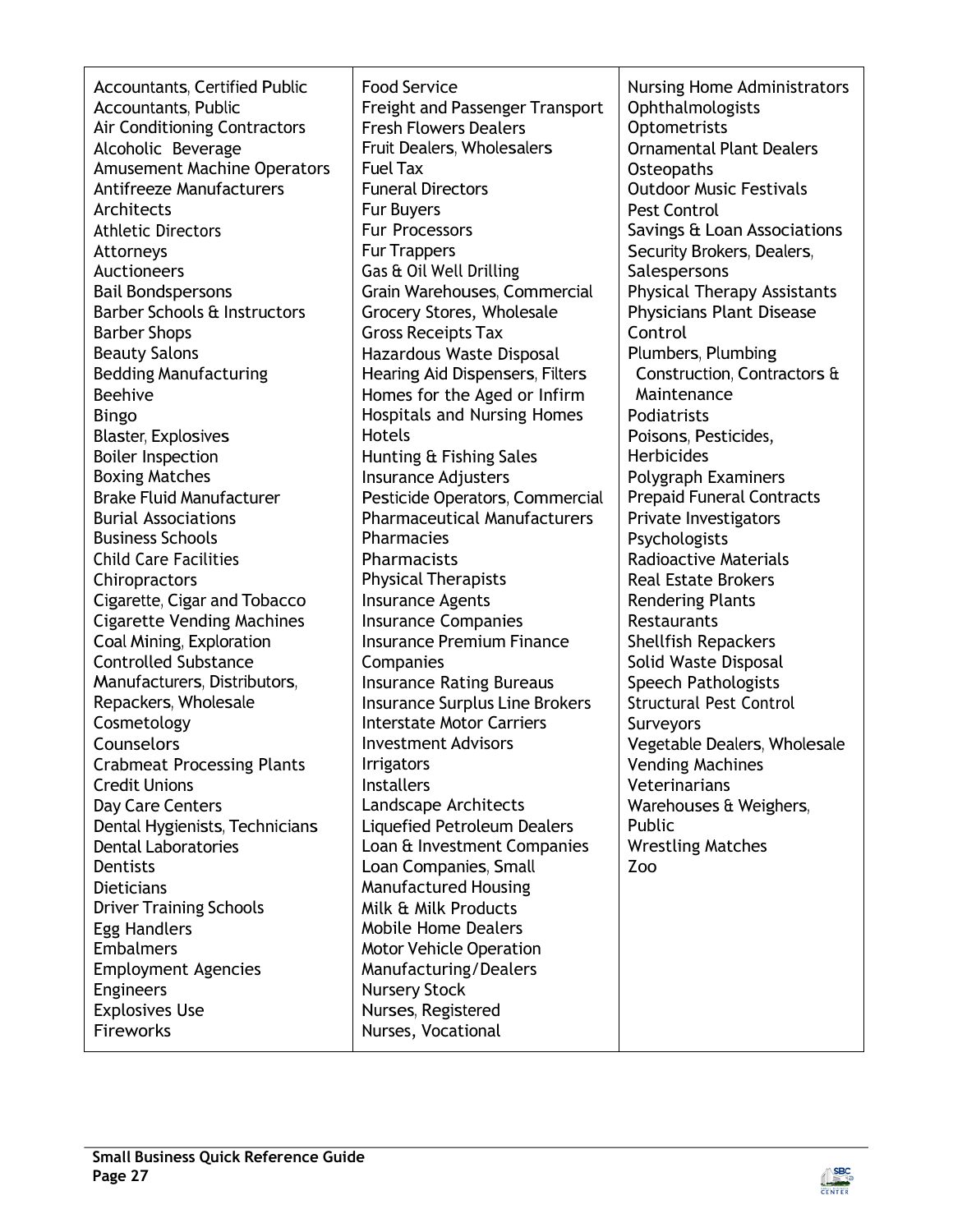## <span id="page-27-0"></span>Marketing

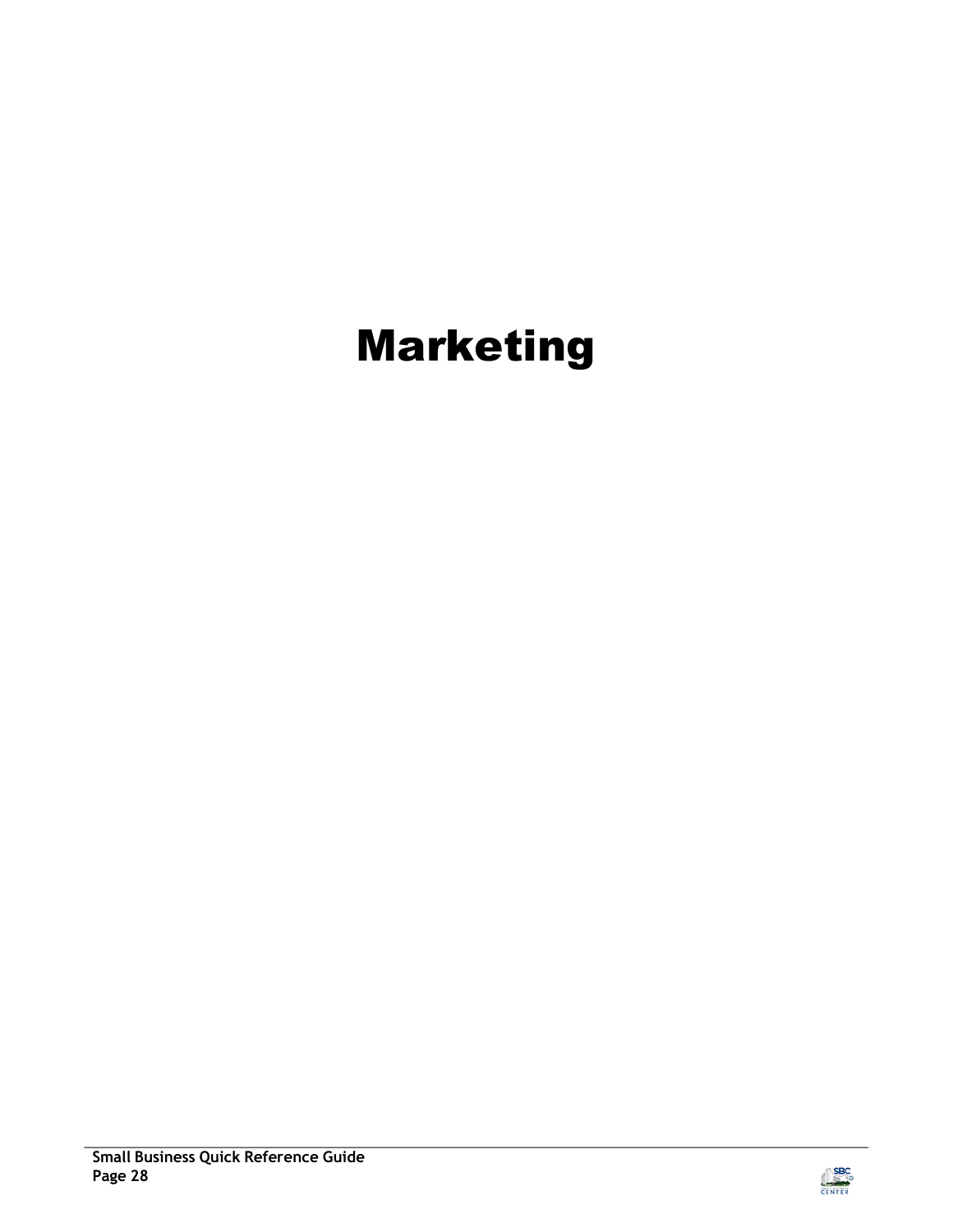## **Marketing**

#### <span id="page-28-0"></span>**Marketing Basics**

Marketing is the process of communicating with potential customers, in order to persuade them to buy your goods and/or services. There are many ways to do this, including but not limited to:

- ◆ Online via your own company website or 3<sup>rd</sup> party sites
- ♦ Paid advertising
- ◆ Social media

One of the ways to be most effective in your marketing efforts is to create a marketing plan. A well-thought out marketing plan will help you spend your marketing dollars as effectively and appropriately as possible.

For more information on marketing plans: [www.sba.gov/node/3570](http://www.sba.gov/node/3570) <https://smallbusiness.withgoogle.com/> https://forbusiness.snapchat.com/ [https://www.salesforce.com/resources/guides/small-business-marketing/](https://www.salesforce.com/resources/guides/small-business-marketing/%0c)

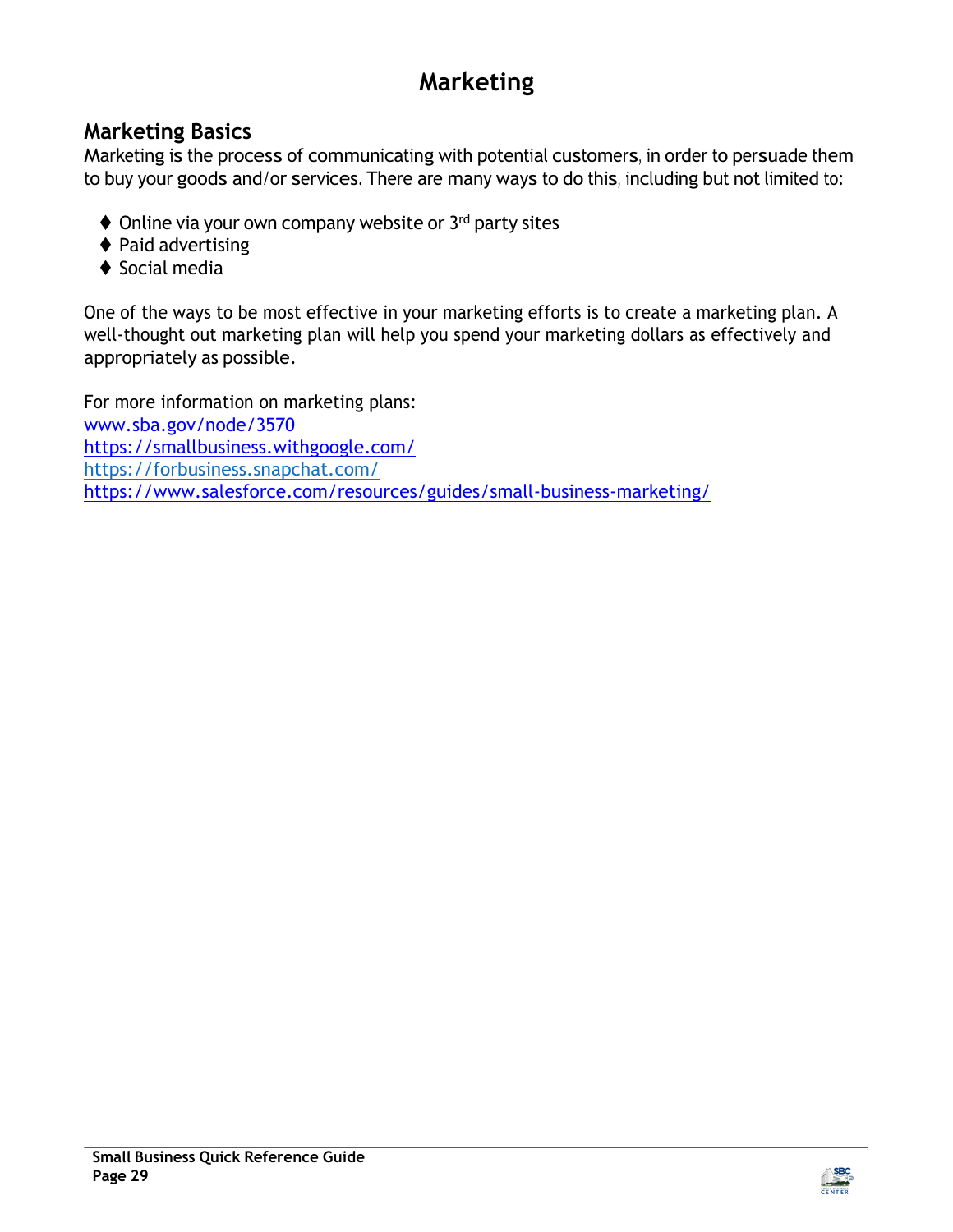## <span id="page-29-0"></span>**Appendix**

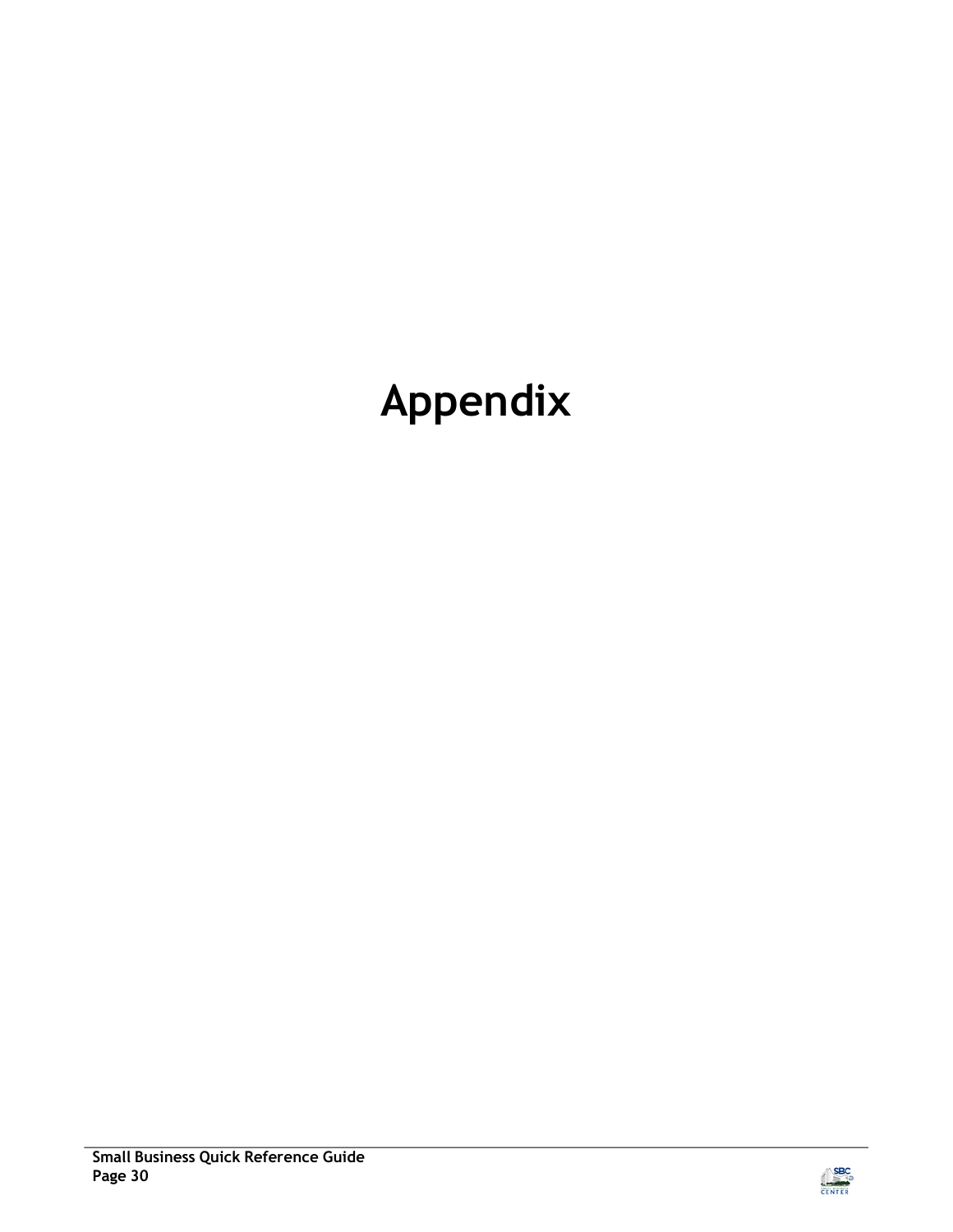#### **Home Based Business Regulations (English) Home occupation**

- (A) Definition: An occupation that is incidental to the primary use of the premises as a residence and conducted on the residential premises by a resident of the premises.
- (B) District restrictions: This accessory use is **not** permitted in the P (A) district.
- (C) Required off-street parking: None.
- (D) Required off-street loading: None.
- (E) Additional provisions: (i) a person who engages in a home occupation **shall not**:
	- (aa) use any advertisement, sign, or display relating to the home occupation on the premises;
	- (bb) use the street address of the premises on any advertisement, sign, or display off the premises;
	- (cc) employ more than one person on the premises, other than residents of the premises;
	- (dd) have an employee, other than residents of the premises, who works on the premises more than four hours in any given week.
	- (ee) conduct any activities relating to the home occupation, including activities on any porch, deck, patio, garage, or unenclosed or partially enclosed portion of any structure, unless conducted entirely inside the main structure.
	- (ff) involve more than 3 people on the premises at one time, other than residents of the premises.
	- (gg) generate loud and raucous noise that renders the enjoyment of life or property uncomfortable or interferes with public peace and comfort.
	- (hh) sell or offer products of the home occupation at or on the premises;
	- (ii) generate vehicular traffic that unreasonably disrupts the surrounding residents' peaceful enjoyment of the neighborhood; or
	- (jj) generate parking congestion that unreasonably reduces the availability of on-street parking spaces on surrounding streets.
	- (kk) A home occupation may not occupy more than 25 percent or 400 square feet of the total floor area of the main structure, whichever is less. This area restriction controls over the area restriction of Subsection (a) (3).

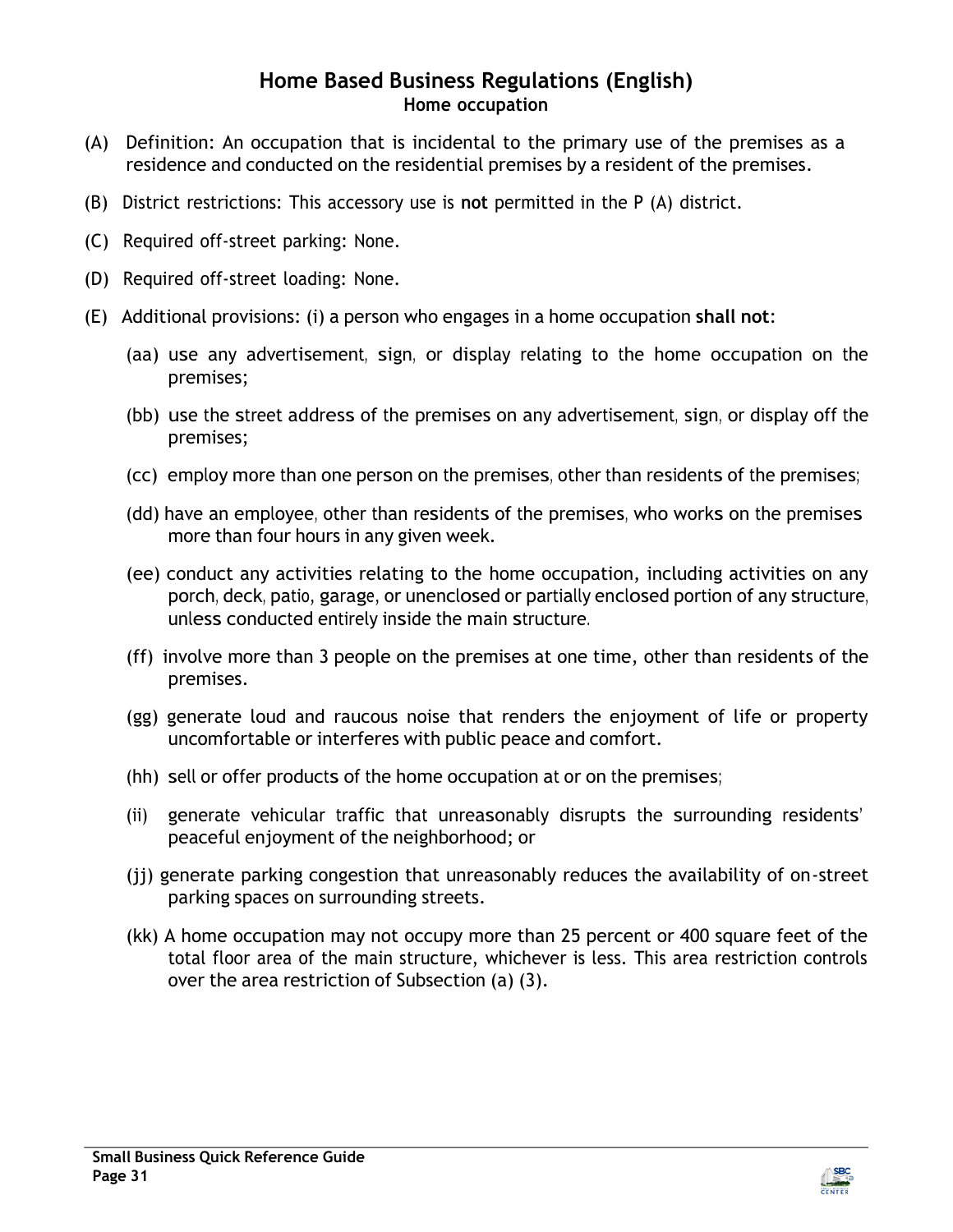#### **Business Plan Outline**

<span id="page-31-0"></span>

| <b>Cover Sheet</b>          | Name of Business<br>Name of Principals<br>Address and phone numbers (contact information)                                                                                                                                                                                                                                                                                                                                                                                                                                                |  |  |
|-----------------------------|------------------------------------------------------------------------------------------------------------------------------------------------------------------------------------------------------------------------------------------------------------------------------------------------------------------------------------------------------------------------------------------------------------------------------------------------------------------------------------------------------------------------------------------|--|--|
| <b>Statement of Purpose</b> |                                                                                                                                                                                                                                                                                                                                                                                                                                                                                                                                          |  |  |
| <b>Table of Contents</b>    |                                                                                                                                                                                                                                                                                                                                                                                                                                                                                                                                          |  |  |
| <b>Section One</b>          | <b>The Business</b><br><b>Business description</b><br>Product / Service<br>Market (demographics and psychographics)<br>Location<br>Competition (strengths and weaknesses)<br>Management<br>Personnel<br>$\blacklozenge$ Funding (if needed)<br>Summary                                                                                                                                                                                                                                                                                   |  |  |
| <b>Section Two</b>          | <b>Financial Data</b><br>Sources and use of funding<br>$\blacklozenge$ Capital equipment list<br>Financial statement assumptions<br>$\blacklozenge$ Balance sheet<br>$\blacklozenge$ Break even analysis<br>Income projections (profit and loss statements)<br>3-year summary<br>O<br>Detail monthly first year<br>$\circ$<br>Detail quarterly years 2 and 3<br>$\circ$<br>Cash flow projections<br>3-year summary<br>$\circ$<br>Detail monthly first year<br>$\circ$<br>Detail quarterly years 2 and 3<br>$\circ$<br>Deviation analysis |  |  |

- ⧫ Historical financial reports for existing business (if applicable)
	- o Balance sheets for past 3 years
	- o Cash flow for past 3 years

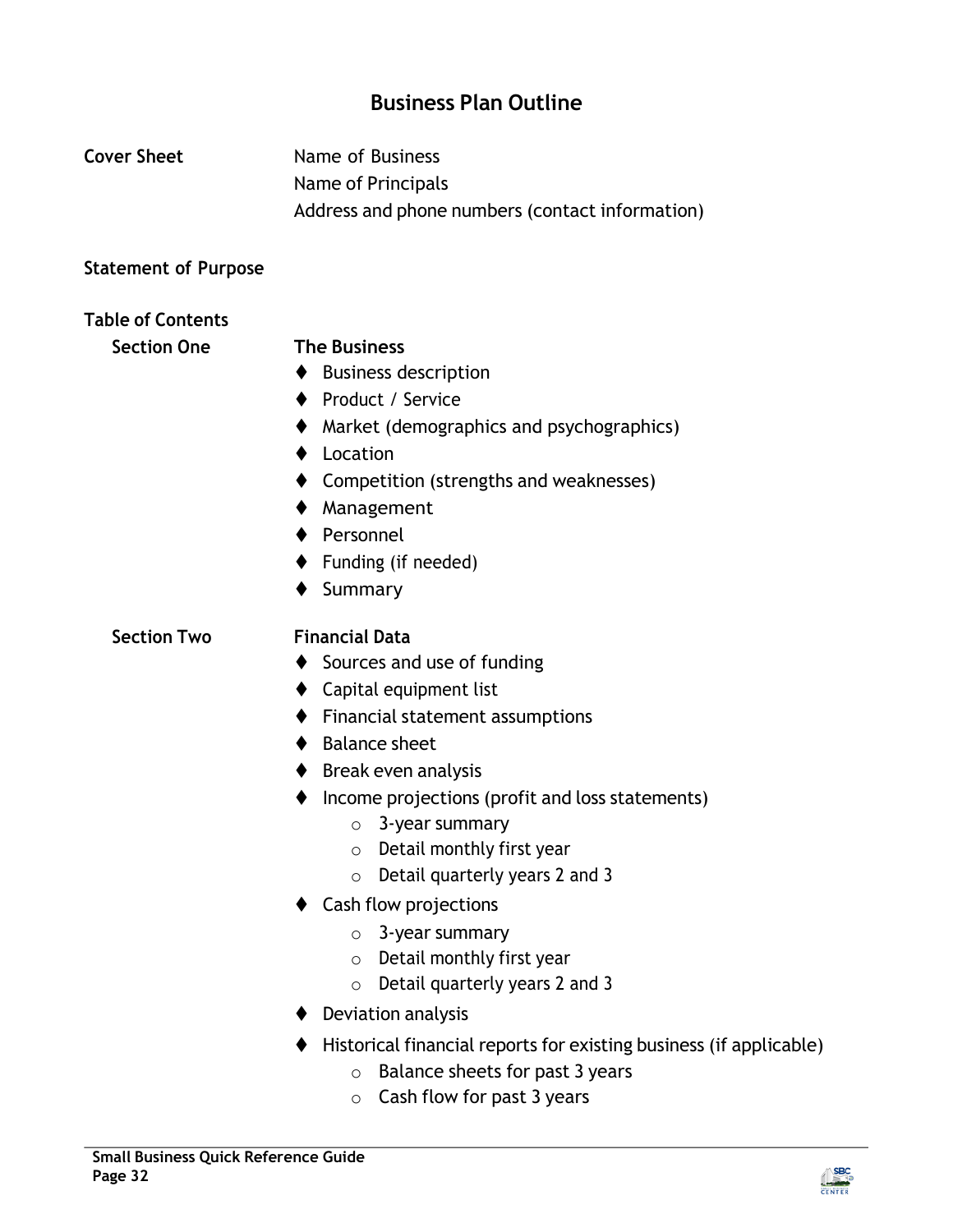- o Income statements for past 3 years
- $\circ$  Tax returns for past 3 years

#### **Section Three Supporting Documents**

Personal resume, personal financial statement, cost of living budget, credit reports, letters of reference, job descriptions, letters of intent, copies of leases, contracts, legal documents, and any additional relevant information.